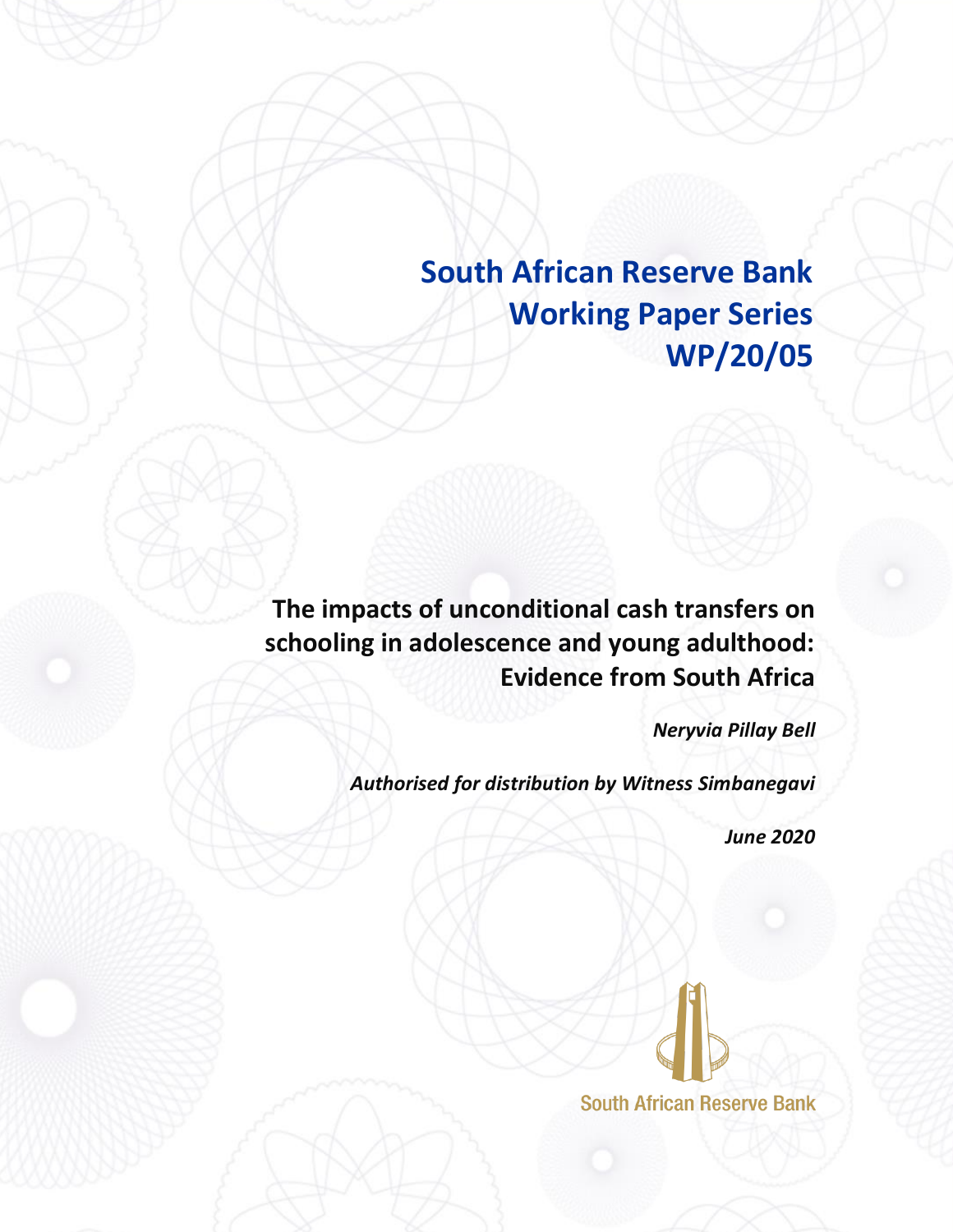South African Reserve Bank Working Papers are written by staff members of the South African Reserve Bank and on occasion by consultants under the auspices of the Bank. The papers deal with topical issues and describe preliminary research findings, and develop new analytical or empirical approaches in their analyses. They are solely intended to elicit comments and stimulate debate.

The views expressed in this Working Paper are those of the author(s) and do not necessarily represent those of the South African Reserve Bank or South African Reserve Bank policy. While every precaution is taken to ensure the accuracy of information, the South African Reserve Bank shall not be liable to any person for inaccurate information, omissions or opinions contained herein.

South African Reserve Bank Working Papers are externally refereed.

Information on South African Reserve Bank Working Papers can be found at <http://www.resbank.co.za/Research/ResearchPapers/WorkingPapers/Pages/WorkingPapers-Home.aspx>

Enquiries

Head: Economic Research and Statistics Department South African Reserve Bank P O Box 427 Pretoria 0001

Tel. no.: +27 12 313-3911 0861 12 SARB (0861 12 7272)

#### **© South African Reserve Bank**

All rights reserved. No part of this publication may be reproduced, stored in a retrieval system, or transmitted in any form or by any means without fully acknowledging the author(s) and this Working Paper as the source.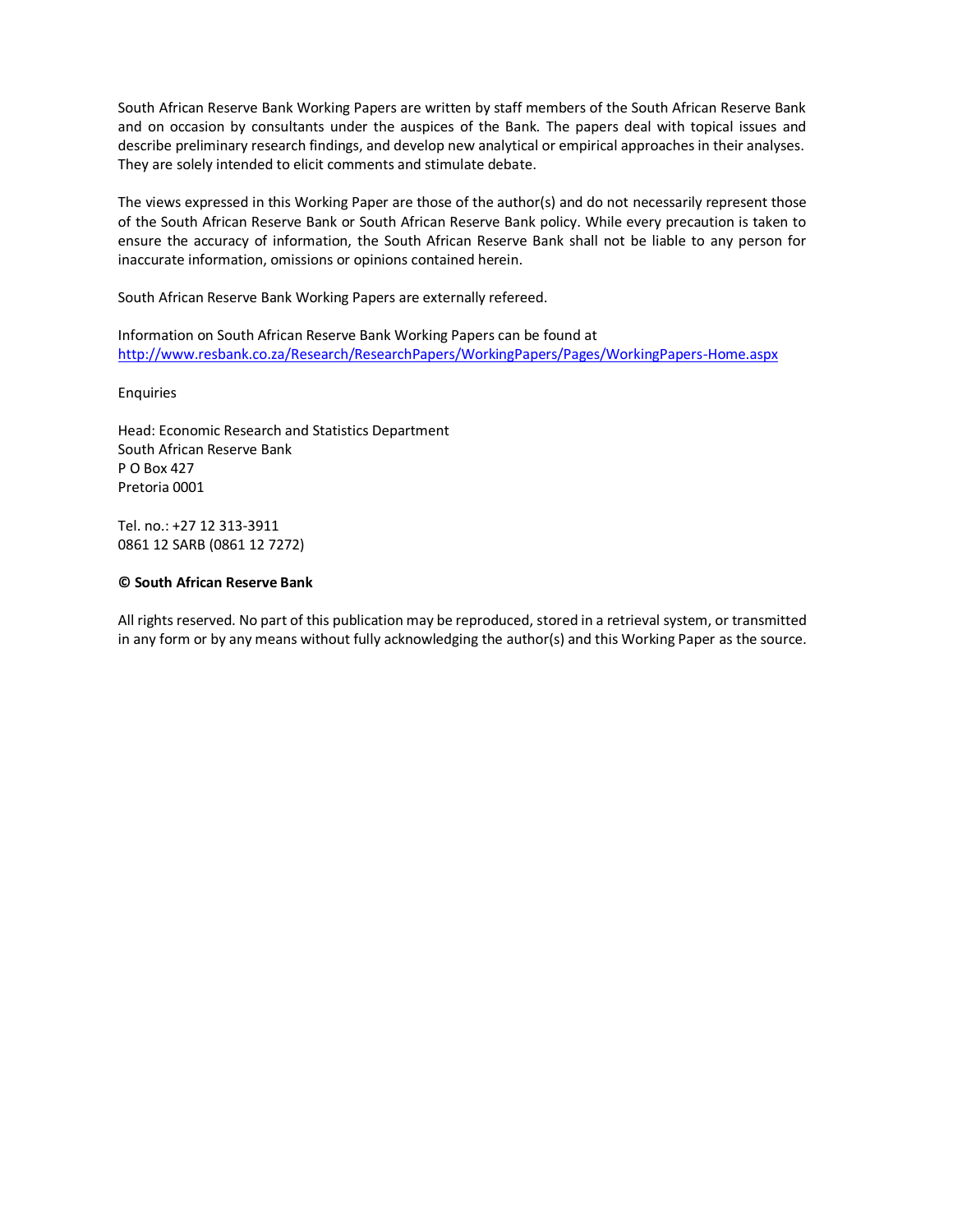# The impacts of unconditional cash transfers on schooling in adolescence and young adulthood: Evidence from South Africa

Neryvia Pillay Bell∗†

June 2020

#### Abstract

I study an expansion of a South African social grant program that provided unconditional cash transfers to adolescents for the first time. Over the period 2009 to 2012, age eligibility for the child support grant was progressively extended from children under 14 to children under 18 years old. I use a difference-in-difference identification strategy that exploits the cross birth cohort variation in adolescent grant eligibility generated by these age eligibility changes to examine how unconditional cash transfers affect schooling outcomes in adolescence and young adulthood. I find that adolescent grant eligibility increases enrollment and attainment, with the effects concentrated among females, rural individuals, and those with the lowest numerical literacy. I explore education spending as a channel through which the child support grant affects education outcomes.

JEL codes: H53, I25, O15

<sup>∗</sup>University of Cape Town, Economic Research Southern Africa, and South African Reserve Bank

<sup>†</sup>This paper has benefitted from discussions with Ran Abramitzky, Mark Duggan, Johannes Fedderke, Caroline Hoxby, and Melanie Morten. The views expressed in this paper are the personal views of the author, and do not necessarily reflect those of the SARB or ERSA.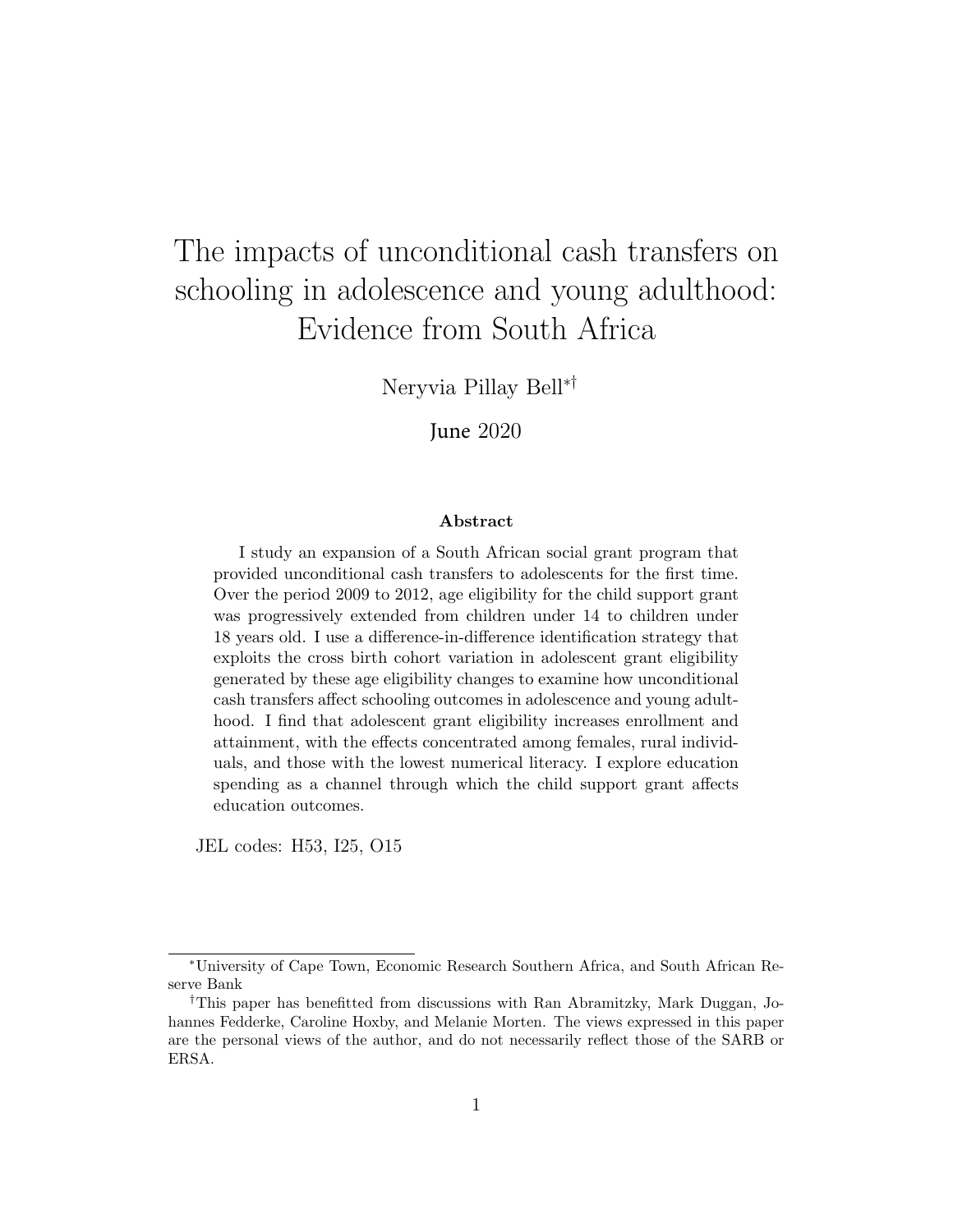# 1 Introduction

Human capital is an important pre-requisite for achieving long-term economic growth and improved standards of living. While school enrollment rates have been increasing in developing countries, secondary school enrollment in sub-Saharan Africa remains below 50% (Glewwe and Muralidharan 2016). It is thus crucial to understand which government policies can increase enrollment and education attainment. Cash transfer programs have become increasingly widespread in developing countries and the additional income to households could lead to improved education outcomes. While Latin American countries have tended to favour conditional cash transfers, unconditional cash transfer programs are particularly prevalent in sub-Saharan Africa.

There is now a large body of literature evaluating the impact of conditional cash transfers on educational outcomes–for example, the García and Saavedra (2017) meta-study reviews 94 studies from 47 conditional cash transfer programs in developing countries–but there is a relative paucity of studies evaluating the effects of unconditional cash transfers. This paper sheds light on how unconditional cash transfers can influence education outcomes and contributes to the debate on the necessity of conditionality in cash transfer programs by evaluating the impact on educational outcomes of one of the largest unconditional cash transfer programs in developing countries. The South African child support grant is Africa's largest–and the developing world's fourth largest– unconditional cash transfer program, in terms of both the absolute number of individuals (10.8 million) and the share of population (21%) covered (World Bank 2014).

The child support grant (CSG) is available to age eligible children whose caregivers pass the means test and represents a sizeable income transfer for recipient households. In 2010, the value of the CSG was 40% of median monthly per capita income (Woolard and Leibbrandt 2010), and among the poorest households, the child support grant accounts for an average of 40% of total household income (Delany et al. 2008). When the grant was initially rolled out it was only available to children under the age of 7, but the age eligibility threshold was extended over the years, and currently all children under the age of 18 are eligible for the CSG.

My identification strategy rests on these changes in the age eligibility cutoffs for the child support grant over the years which generate exogenous variation in CSG eligibility across cohorts. The focus of this paper is on the changes in the period 2009-2012 that extended the grant to adolescents for the first time beginning with 14 year olds in 2009, 15 year olds in 2010, 16 year olds in 2011 and finally 17 year olds in 2012. These extensions result in cross birth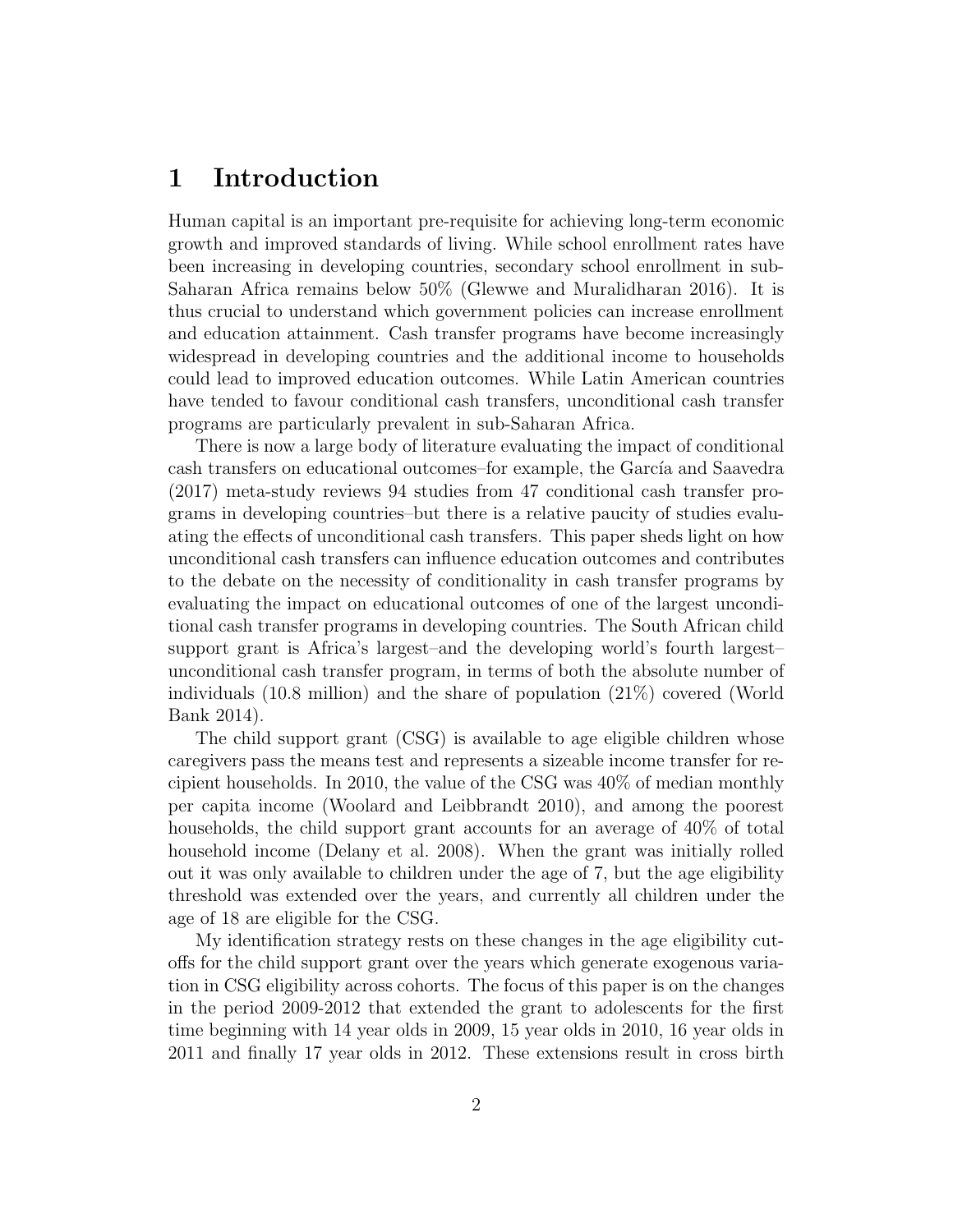cohort variation in CSG eligibility during adolescence, with the 1994 and 1995 birth cohorts experiencing adolescent CSG eligibility while the 1992 and 1993 cohorts do not. I use this variation in CSG eligibility across cohorts to identify the effects of adolescent CSG eligibility on contemporaneous and longer-term enrollment and attainment using a difference-in-difference strategy with the youngest cohorts as the treated group and the oldest cohorts as the control group.

In the South African system, education is compulsory until the age of 15 or the completion of Grade 9, whichever comes first, and enrollment is close to universal before age 15 (Anderson, Case, and Lam 2001) although grade repetition is high. Dropout rates are higher at higher grades, and successful progression rates are stable at 65-80% until Grade 9 but fall dramatically for Grades 10-12 (Branson, Hofmeyr, and Lam 2014). This suggests that CSG eligibility during adolescence can have large impacts on enrollment and grade progression as this is a time when dropout and repetition rates are highest.

I examine the effects of adolescent CSG eligibility on contemporaneous education outcomes, i.e. during adolescence, and in the longer term when the affected cohorts are 18-23 years old. I find that adolescent CSG eligibility does not have an impact on contemporaneous enrollment but does increase the years of education completed during adolescence. Enrollment in young adulthood is significantly higher, and there is evidence of additional years of completed education during young adulthood as well. The effects on education attainment are concentrated among females, those living in rural areas, and those who score in the lowest quintile of a numeracy test at baseline. There is some evidence that the improvements in education attainment translate into increased learning, particularly among rural individuals. I explore educational spending as a potential channel through which adolescent CSG eligibility could affect education outcomes.

The remainder of this paper is organised as follows. Section 2 reviews the existing literature. Section 3 describes the child support grant in detail. Section 4 describes the data sources and samples used in the estimation and outlines the empirical strategy. The main results are presented in Section 5, along with differential results by gender, geographic location and numerical literacy. Section 5 also explores whether the improved education outcomes translate into increased learning. Section 6 examines potential channels through which adolescent CSG eligibility could affect education outcomes and the validity of the difference-in-difference estimation strategy. Finally, Section 7 concludes.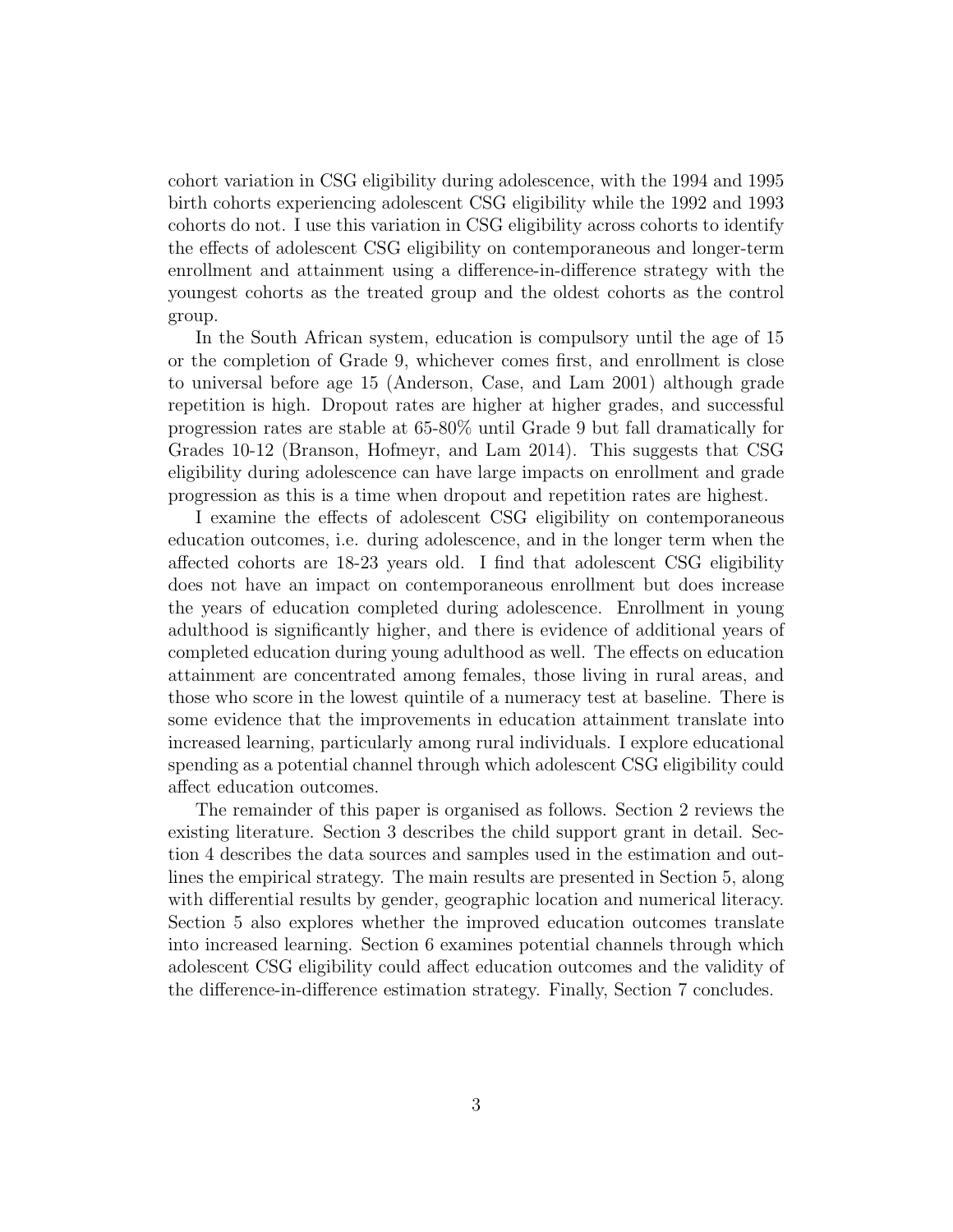### 2 Related Literature

Theoretically, unconditional and conditional cash transfer programs have different effects on educational outcomes. Both programs increase household incomes imparting an income effect on schooling demand, but only conditional cash transfer programs have a substitution effect through decreasing the price of schooling. While the theoretical impacts are well established, there is much less empirical evidence on the effects of unconditional cash transfer programs than conditional programs.<sup>1</sup>

Progresa is arguably the most widely studied conditional cash transfer program in the developing world. The schooling component is the most important cash-transfer aspect of the program–families receive a monthly cash benefit conditional on a child's enrollment and attendance through to the third grade of secondary school. In one of the earliest studies of the program, Schultz (2004) finds that Progresa increased enrollment rates with the largest effects for those who have completed primary school and are transitioning to secondary school. Behrman, Parker, and Todd (2009) find that 5.5 years of exposure to Progresa increased education attainment, but an exposure length of 1.5 years had no significant impact for children who were younger than 8 prior to the intervention. However, for older children aged 9-15 years old preintervention, both exposure lengths had a significant positive impact on grade attainment with years of education increasing almost linearly with years of exposure (Behrman, Parker, and Todd 2011).

There are a handful of empirical studies that evaluate unconditional cash transfer programs, with two recent studies based on randomised control trials. Baird, McIntosh, and Ozler  $(2011)$  is an experimental study that compares conditional and unconditional cash transfers to adolescent Malawian girls, and finds that the conditional program has significantly larger effects on school enrollment and performance than the unconditional program, but teenage marriage and pregnancy rates were much lower in the unconditional program. Benhassine et al. (2015) study a 'labeled' cash transfer program in Morocco that provided cash transfers labeled as assistance for education costs but not conditional on any education outcomes. They find significant increases in enrollment due to the program, and no difference in the impacts of a 'labeled' transfer compared to a conditional one.

In the South African context, there are studies uncovering the effects of the old age pension grant on education outcomes. The old age pension is the

<sup>&</sup>lt;sup>1</sup>For more detailed reviews of the empirical evidence of cash transfers on schooling outcomes see Baird, Ferreira, et al. (2014) and Glewwe and Muralidharan (2016).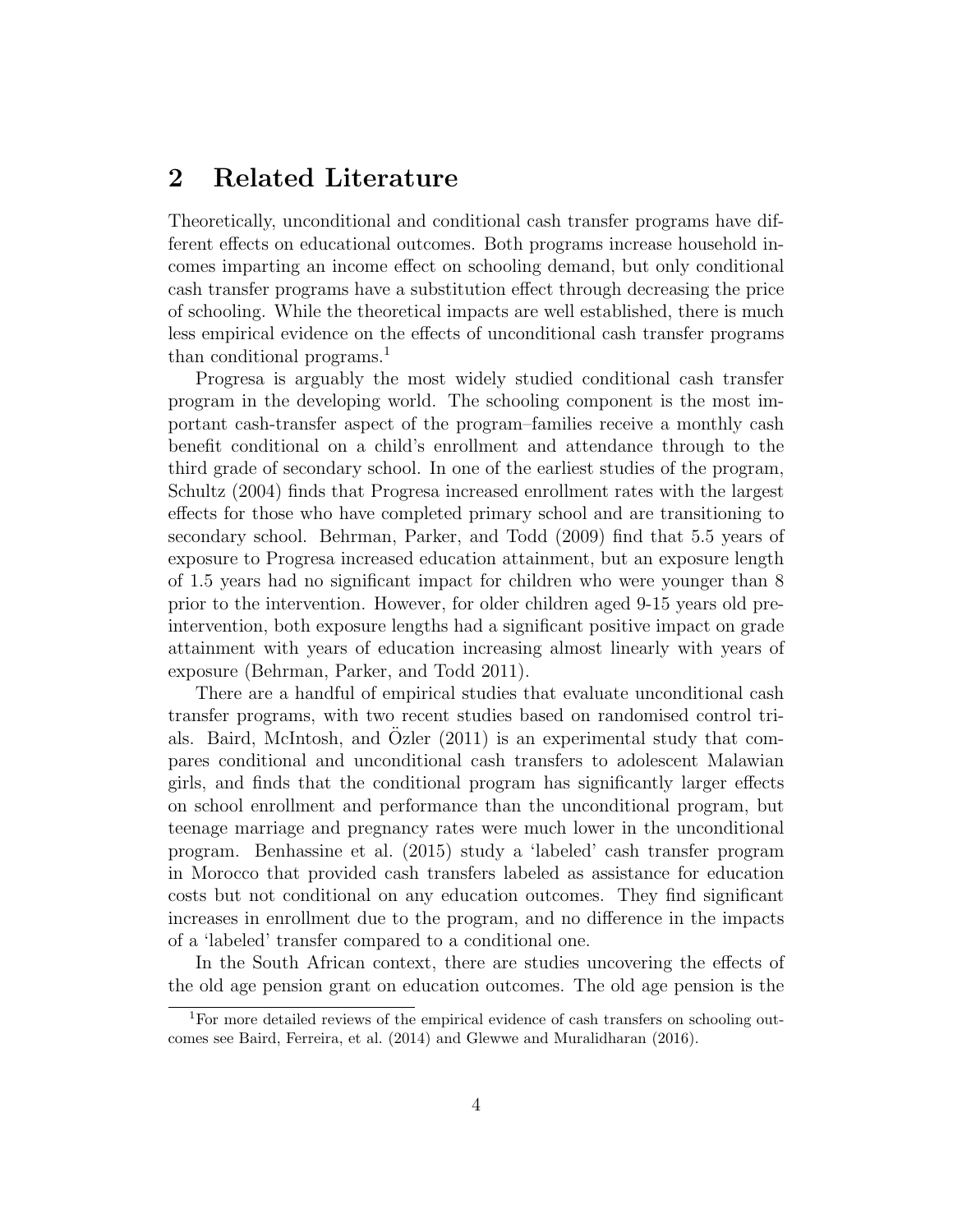country's second next largest grant, after the child support grant, in terms of beneficiaries and covers 3.1 million individuals (National Treasury 2015), but total government spending on the old age grant is higher than on the child support grant since the monthly Rand amount of the grant is roughly four times that of the child support grant. Edmonds (2006) finds large increases in schooling attendance and decreases in child labour when households reach pension eligibility. Duflo (2003) finds that old age pension eligibility improves the health status of granddaughters living with their grandmothers, but finds no effect for males. The positive effect of the old age grant on the health of female children could improve their schooling outcomes, a channel documented by Currie (2009).

There are also studies that directly investigate the impact of the child support grant in South Africa. In a rural area of KwaZulu-Natal, Case, Hosegood, and Lund (2005) find that grant receipt is associated with an increase in school enrollment of 6 and 7 year olds. Heinrich, Hoddinott, Samson, et al. (2012) find that early receipt of the child support grant has a positive impact on educational attainment – at age 10, those who began receipt at birth had completed significantly more years of education than those who only began receipt at age 6. Coetzee (2013) finds that while longer CSG receipt does not have a significant impact on enrollment of 5-14 year olds, those receiving the CSG for 30-60% of their lives are significantly less likely to repeat a school grade. Eyal and Burns (2019) find that the child support grant reduces the intergenerational transmission of mental illness from parents to adolescents. This could be another channel through which the grant improves education outcomes for adolescents.

Finally, reducing school fees is a different way to reduce the costs of schooling. Beginning in 2007, South African schools in the poorest quintiles were declared no-fee schools. Using a regression discontinuity approach based around the poverty score for schools, Borkum (2012) finds that the elimination of fees had no significant impact on enrollment for both primary and secondary schools.

My identification strategy is most similar to that of Duflo (2003) and Akee et al. (2010). Duflo (2003) exploits the age-eligibility cutoff of the South African old age grant to compare households with pension age-eligible individuals to those with elderly individuals aged just below the age cutoff. Akee et al. (2010) estimate a difference-in-difference specification that compares cohorts with differing lengths of exposure to a large exogenous increase in household income generated by the timing of the building of a casino on a Native American reservation. They find significant positive long-run effects on the educational attainment of young adults, and find the effects are largest among the poorest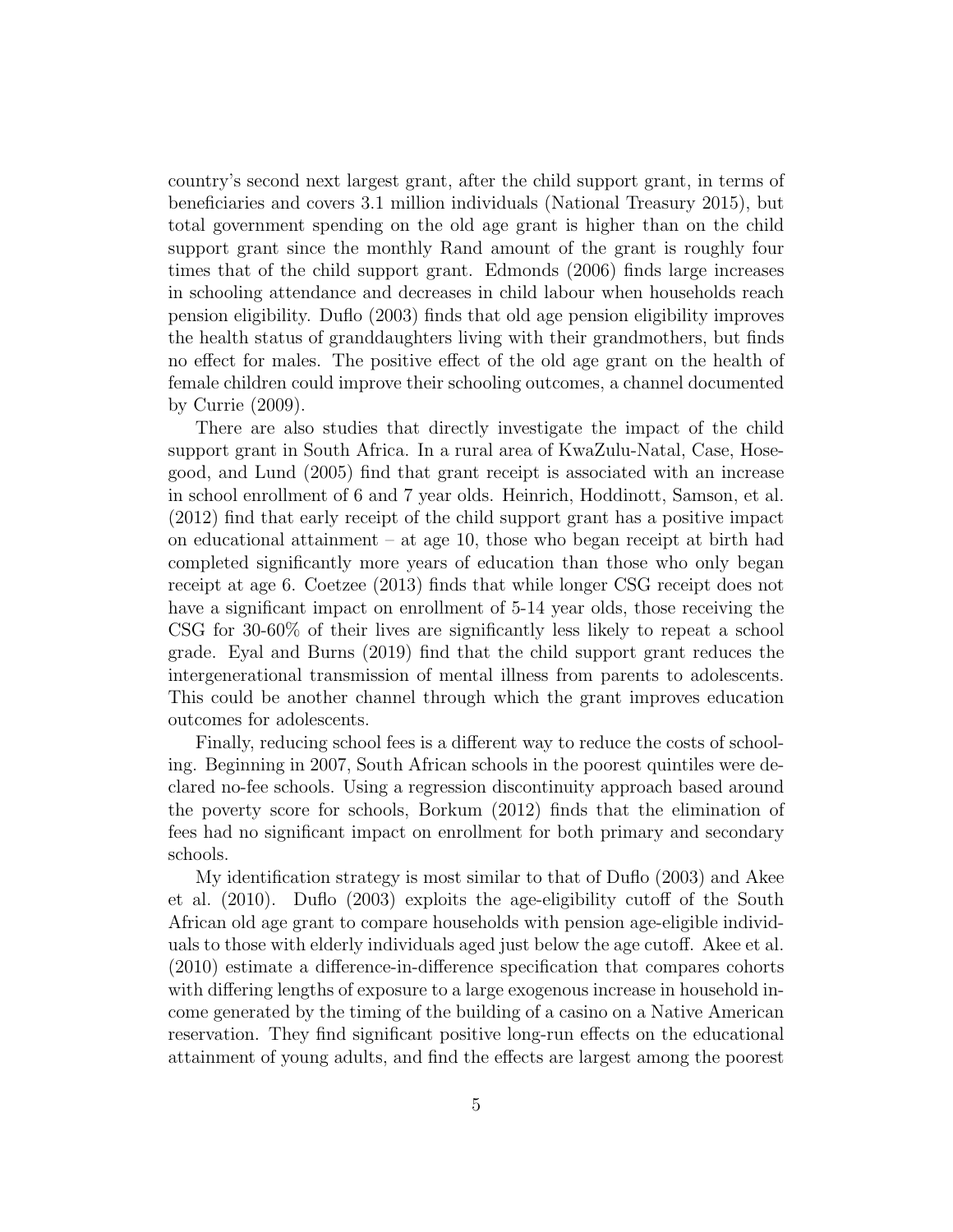households.

# 3 Background: The South African Child Support Grant

The child support grant was introduced in South Africa in October 1998, and was intended to target the poorest 30% of households. Prior to the introduction of the child support grant the main grant available for child care in South Africa was the State Maintenance Grant, but the distribution of this grant was highly unequal. In particular, the number of Black African children covered was relatively low, given their generally lower standards of living (Lund Committee 1996). To address the inequality of the State Maintenance Grant and provide support to the poorest children, the child support grant was introduced in South Africa in 1998 to replace the State Maintenance Grant.

The child support grant is a means-tested grant available to every age eligible child in a family. The grant was intended to "follow the child" so that it is available to the primary caregiver, who may not necessarily be the biological mother. To increase access to the grant, it is available with no additional conditions (such as immunisations or school attendance) tied to it. The income eligibility threshold was initially set at R800 for urban areas, and R1,100 for rural areas and remained unchanged until 2008, which prevented many from accessing the grant as the income threshold did not rise to match inflation (Delany et al. 2008). Finally, in 2008 the means test was changed such that the income threshold is set at 10 times the value of the grant.

Originally the grant was available to children from the ages of 0 to 7, but has been extended progressively and is now available to all children under the age of 18. The following table indicates the exact changes in the age eligibility threshold of the grant over the years:

The focus of this paper is on the changes in the period 2009-2012 that extended the grant to adolescents for the first time. In 2008, it was announced that the grant would be extended to 14 year olds in the following year. Based on evidence that the child support grant had significantly reduced child poverty, a phased extension of the grant to all those under the age of 18 was announced in 2009. The grant was extended to 15 year olds in 2010, 16 year olds in 2011 and finally to 17 year olds in 2012. No further age extensions of the grant have been enacted. The extensions over the period 2009-2012 resulted in longer grant eligibility duration for cohorts having already been eligible for the grant rather than new eligibility for cohorts who had not previously been eligible.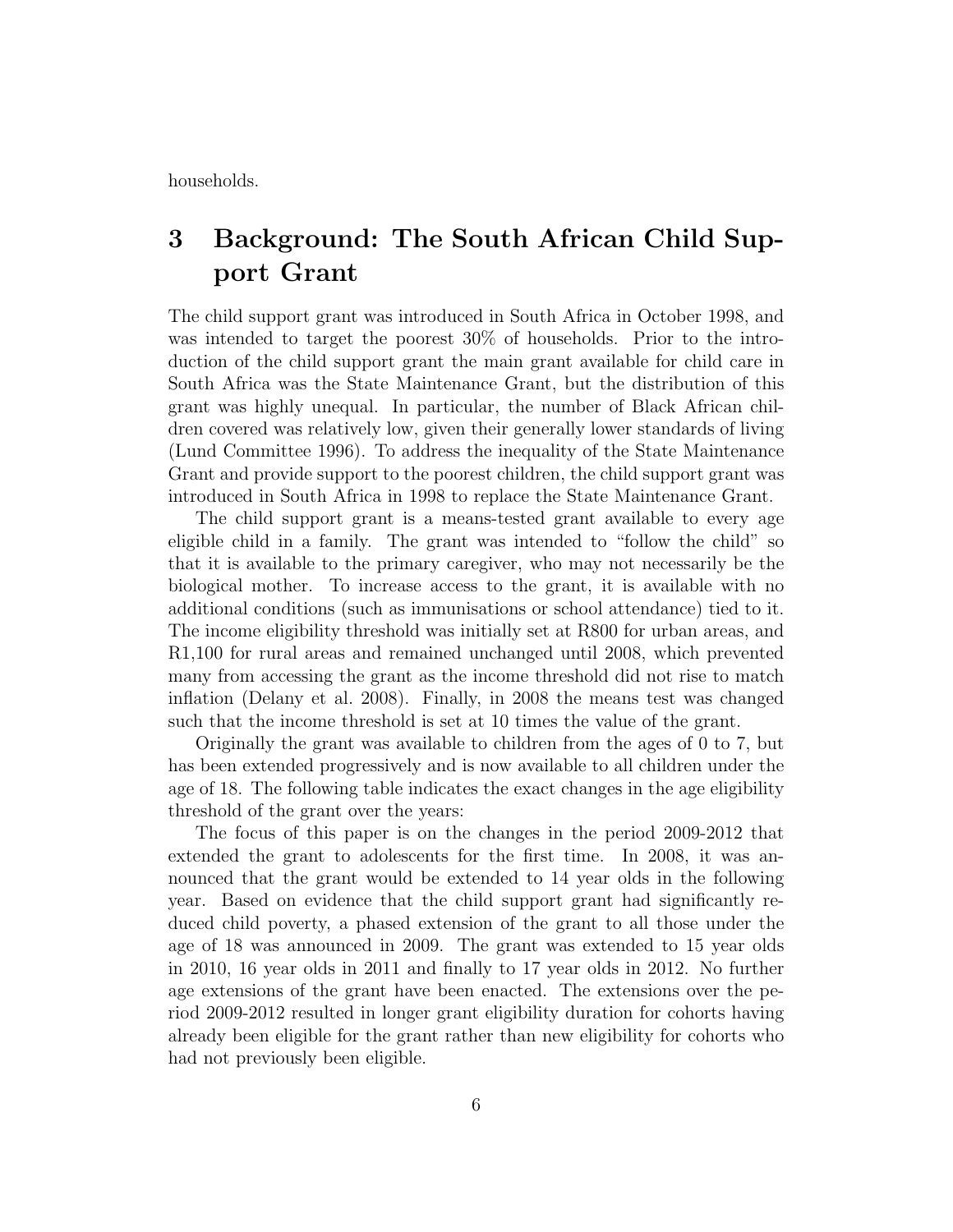| Beginning Date | Age Limit |
|----------------|-----------|
| April 1998     |           |
| April 2003     | Q         |
| April 2004     | 11        |
| April 2005     | 14        |
| January 2009   | 15        |
| January 2010   | 16        |
| January 2011   | 17        |
| January 2012   | 18        |

Source: National Treasury (multiple years).

For cohorts born before the introduction of the grant, these age-eligibility changes generate exogenous variation in their eligibility for the grant during adolescence, defined as the period from age 14 until age 18. The cohorts born in 1992 and 1993 remain just above the 2009-2012 age threshold cutoffs and so do not experience any grant eligibility during their adolescence despite being eligible for the grant when they are 12 and 13 years old. The cohort born in 1995 is also eligible for the grant at ages 12 and 13, and are always just below the 2009-2012 age cutoffs making them eligible for the grant during their entire adolescence from the age of 14 until they turn 18. The 1994 birth cohort is also eligible for the grant at ages 12 and 13 but lose their grant eligibility when they turn 14 in 2008. However, they regain it a few months later when they fall under the new higher age threshold cutoffs so this cohort experiences grant eligibility for most, but not all, of their adolescence. I exploit this cross birth cohort variation in eligibility duration during adolescence to identify the effects of the grant on educational attainment of individuals born in 1992-1995.

Figure 1 shows the differences in grant take-up between the youngest (born in 1994-1995) and oldest (born in 1992-1993) cohorts. The oldest cohorts are not observed in the NIDS dataset before age 14, while the youngest cohorts are observed from age 12 onwards. It is evident that the grant take-up rate is close to zero for the oldest cohorts during their adolescent years (when they are age ineligible for the grant), but is significantly higher at 40-60% for the youngest cohorts who are age eligible during these years. It is also evident from Figure 1 that the youngest cohorts were also receiving the grant in their pre-adolescent years when they were 12 and 13 years old. It is worth noting that the oldest cohorts also experienced grant eligibility at these ages but this is not visible in the NIDS dataset since they are only observed from age 14 onwards.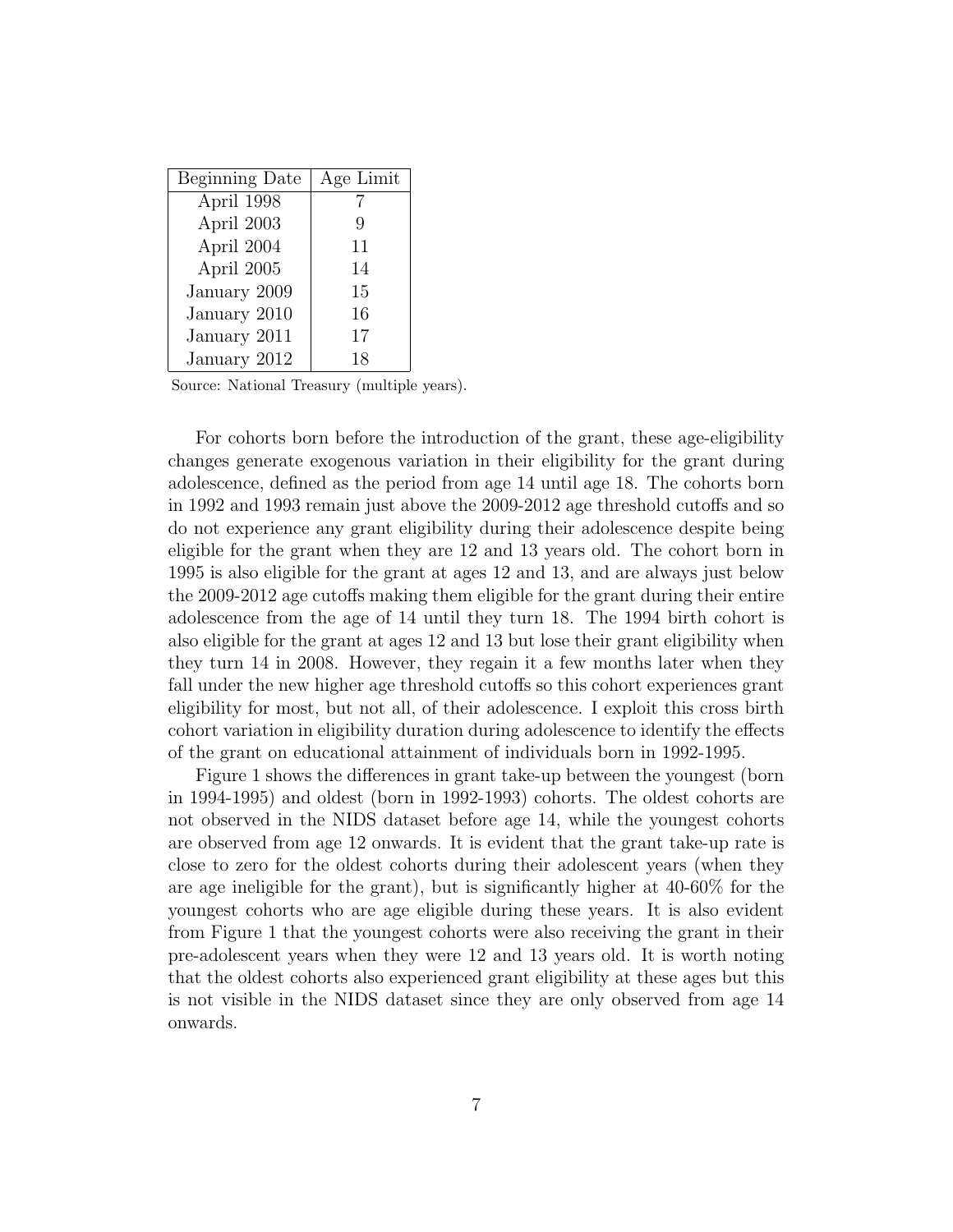



Sample includes all Black African and Coloured children born in 1992-1995 who are income eligible for the child support grant. Each point is the percentage of children receiving the grant as a percentage of all children in those cohorts whose caregivers qualify for the means test in 2008. The age eligibility threshold was 14 in 2008, and was raised to 15 in 2009, to 16 in 2010, to 17 in 2011, and to 18 in 2012. Observations are weighted using the survey weights.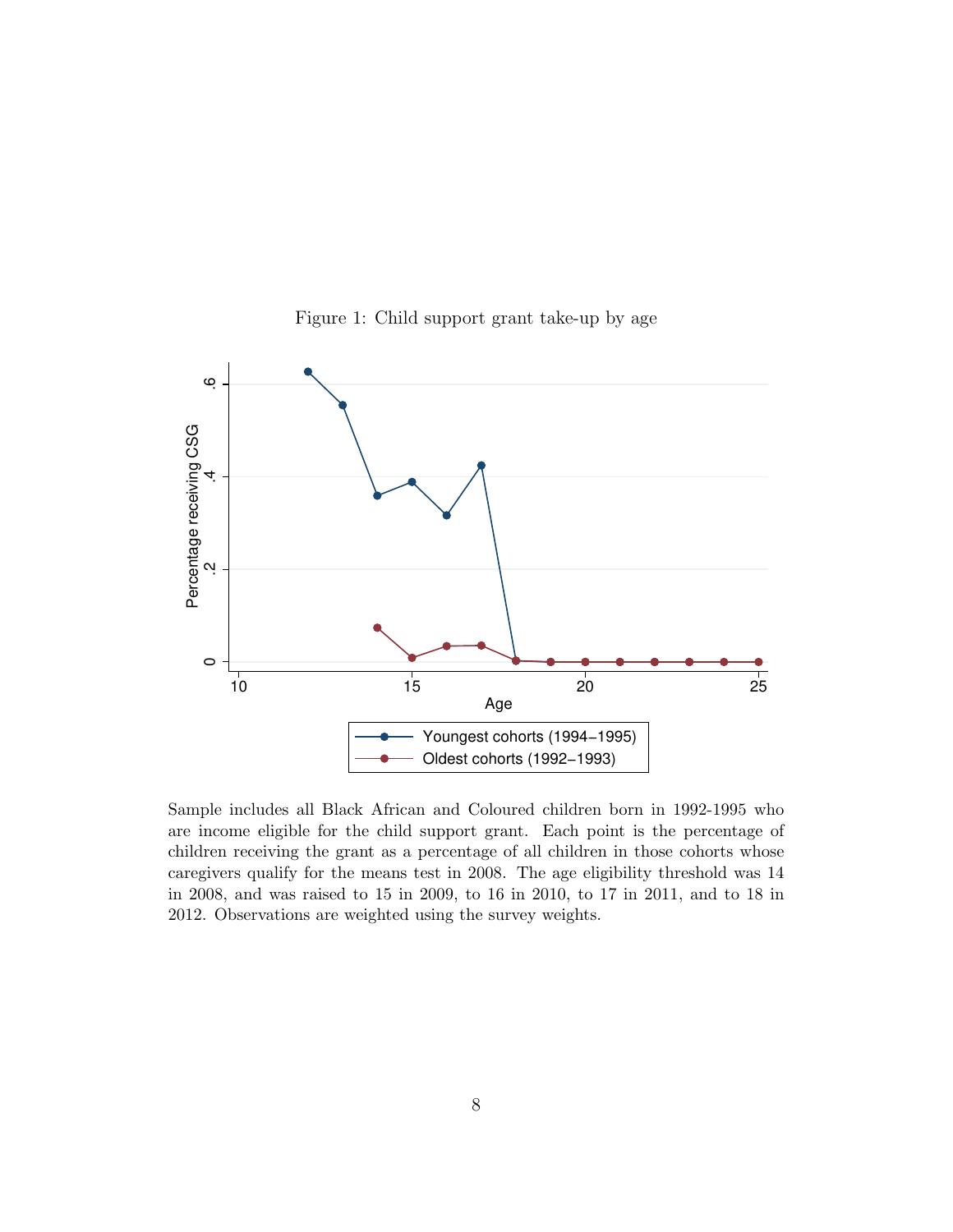## 4 Data and Empirical Methods

The National Income Dynamics Study (NIDS) (Southern Africa Labour and Development Research Unit 2018) is a nationally representative longitudinal survey that tracks South African individuals over time. The first wave of the survey was conducted in 2008, the second in 2010/11, the third in 2012, the fourth in 2014/15 and the fifth wave in 2017. After the first wave of data collection, the age threshold of the child support grant was raised in yearly increments from 14 to 18. Thus NIDS contains data for cohorts before, during and after the new availability of the CSG during adolescence allowing me to examine both the contemporaneous and longer-term effects of grant eligibility.

I restrict the NIDS sample to those born in the years 1992-1995 and who were income eligible for the CSG in 2008. Income eligibility is determined through a means test applied to the income of a child's primary caregiver and his/her spouse. The means test threshold changes over time, and in 2008 it was R2,100 (R4,200) for a single (married) caregiver. For children younger than 15, the NIDS questionnaire explicitly asks for the identity of the child's primary caregiver. For children where there is no direct information on their primary caregiver, I assign their resident mother (or father if there is no resident mother) as the primary caregiver. For the remaining children with no identified primary caregiver or resident parent, I use the income of the household head and their spouse to determine income eligibility for the CSG. I further restrict the estimation sample to only Black African and Coloured children given the low levels of income eligibility among the White and Indian/Asian population.<sup>2</sup>

While the oldest cohorts are only observed in the NIDS dataset from the age of 14 onwards, the first wave questionnaire asks about education outcomes in both the previous and current year. The questions about the previous year (2007) provide data on pre-adolescent education outcomes for the oldest cohorts when they are 13 years old. Thus, I include the data on education outcomes for the oldest cohorts from 2007 in the estimation sample and impute the values of the household control variables to their 2008 values for these observations.

<sup>2</sup>Black Africans and Coloureds together comprise about 85% of South Africa's population.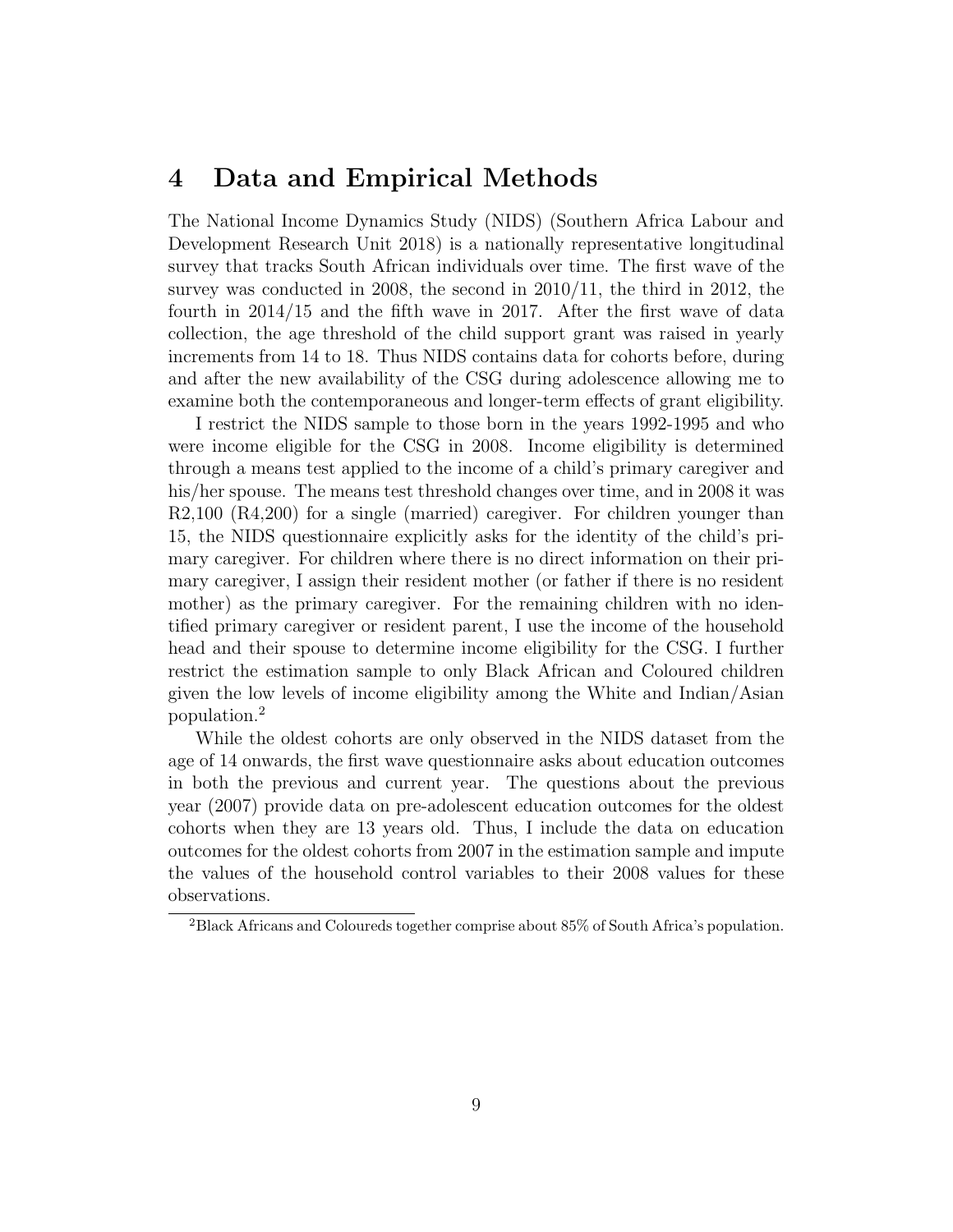### 4.1 Identifying the Effects of the Child Support Grant: Empirical Strategy

To identify the effects of the child support grant on educational outcomes in later life, I use a difference-in-difference strategy. The older cohorts (born in 1992 and 1993) were never eligible for the child support grant during their adolescence, while the younger cohorts (born in 1994 and 1995) were. The 1995 birth cohort was eligible for the child support grant for their entire adolescence from the ages of 14 to 18, while the 1994 cohort was eligible for part of their adolescence.

I compare educational outcomes for individuals who experienced CSG eligibility during their adolescence to individuals who did not. The two younger cohorts are the treatment group and the two older cohorts are the control group. The timing of the treatment is during the years of adolescence–from the age of 14 until an individual turns 18 and is no longer eligible for the CSG–that occur after 2008. For the 1995 cohort their years of adolescence coincide completely with the years of policy changes (2009-2012). For the 1994 cohort most, but not all, of their adolescence occurs during the years of policy changes since they would have turned 14 and aged out of CSG eligibility in 2008, the year before the age threshold expansions began, but regain eligibility when they fall under the new higher age thresholds in later years. Specifically, I estimate the following difference-in-difference equation with individual fixed effects for individual i in year  $t:3$ 

$$
educ_{it} = \alpha_i + \beta_1 DuringCSG_{it} + \beta_2 AfterCSG_{it} + \delta_t + \lambda_a + X'\mu + \epsilon_{it} \tag{1}
$$

 $DuringCSG_{it}$  captures the treatment effect of CSG exposure during adolescence, and is equal to 1 for the treatment cohorts in their post-2008 adolescent years. Since the first wave of NIDS is in 2008 and the second wave in 2010/11, these adolescent years are observed from 2010 onwards. For the 1995 cohort,  $DuringCSG_{it} = 1$  when they are aged 14 to 17, while for the 1994 cohort  $DuringCSG_{it} = 1$  when they are aged 15 to 17. For the 1992 and 1993 cohorts,  $DuringCSSG_{it} = 0$  always.  $AfterCSG_{it}$  is an indicator variable equal to 1 for the treatment cohorts when they are age 18 and over, and captures the effect of adolescent CSG exposure on outcomes in young adulthood during

<sup>3</sup>Fixed effects estimation of the difference-in-difference equation is preferred since OLS estimation in the presence of selective attrition of the panel is inconsistent (Lechner, Rodriguez-Planas, and Fernández Kranz 2016). Since NIDS is an unbalanced panel, i.e. not every individual is observed in all periods, I present only the individual fixed effects estimates of the difference-in-difference equation.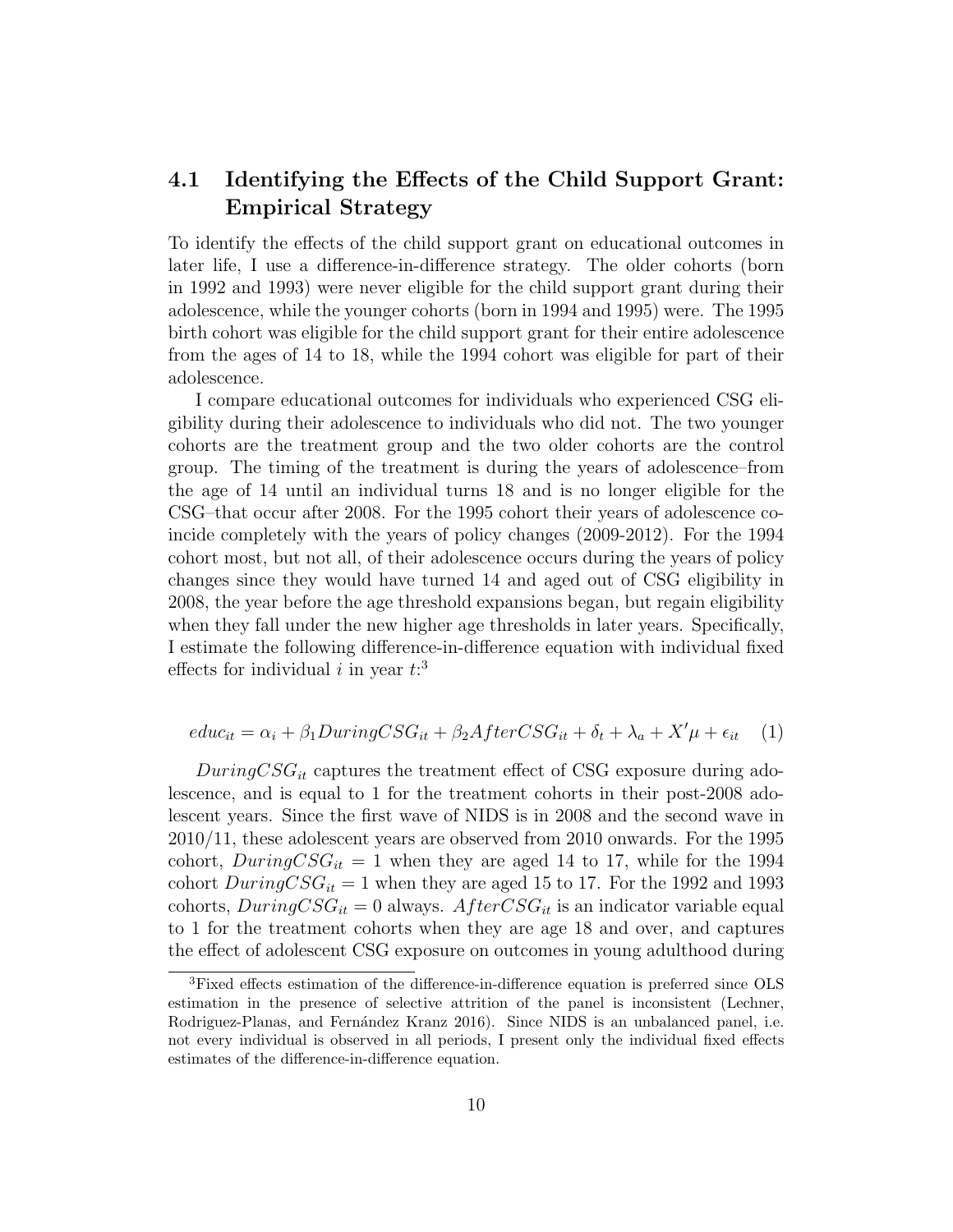the four to five years after CSG eligibility ends. The treatment indicator is subsumed by the individual fixed effects  $\alpha_i$ , and the  $\delta_t$  are a full set of year dummies that flexibly control for time trends. The  $\lambda_a$  are age fixed effects so that the identification of the treatment effect is driven by differences between treated and untreated individuals of the same age. For example, 20 year olds who were treated (the youngest cohorts) are compared to 20 year olds who were not treated (the oldest cohorts). Robust standard errors are clustered at the level of the individual throughout (Bertrand, Duflo, and Mullainathan 2004). I use the survey weights in all regressions.

The vector  $X$  contains household size, number of other children eligible for the CSG in the household, the number of males and females (separately) eligible for the old age grant in the household, indicators for province of residence and urban location. The age eligibility threshold for the old age grant for males was slowly lowered from 65 to 60 over 2008-2010 to bring it in line with the age threshold for females. This significant policy change coincides with my treatment period and so it is essential to check that the results are robust to the inclusion of variables capturing the changing eligibility for old age grants at the household level. If the older cohorts represent a valid control group for the younger cohorts, then the inclusion of these variables related to the old age grant should not affect the results since both cohorts should be equally affected by the changes.

The two education outcome variables are an indicator for current enrollment and the number of years of completed education. The number of years of completed education is a stock variable so that any contemporaneous treatment effect of adolescent grant eligibility will persist into young adulthood, i.e.  $\beta_2$  should be at least equal to  $\beta_1$ . Any additional longer-term effect of adolescent CSG eligibility, over the contemporaneous effect, on the years of completed education would be reflected in a  $\beta_2$  that is statistically significantly greater than  $\beta_1$ .

The main effects of child support grant eligibility in adolescence on educational outcomes are captured by  $\beta_1$  and  $\beta_2$  in equation (1). Variation in birth timing relative to the age-eligibility changes in the child support grant over the period 2009-2012 identifies  $\beta_1$  and  $\beta_2$ . The key identification assumption for this research design is that the younger cohorts experience similar trends to the older cohorts in the absence of adolescent CSG eligibility. In Section 6.2 I evaluate the validity of this assumption. Since I exploit eligibility and not take-up of the grant here, I am in effect estimating an intention-to-treat effect without relying on the potentially endogenous decision of whether to take up the grant. Since not all eligible children receive the grant (see Figure 1), these estimates represent a lower bound on the actual effect of the grant.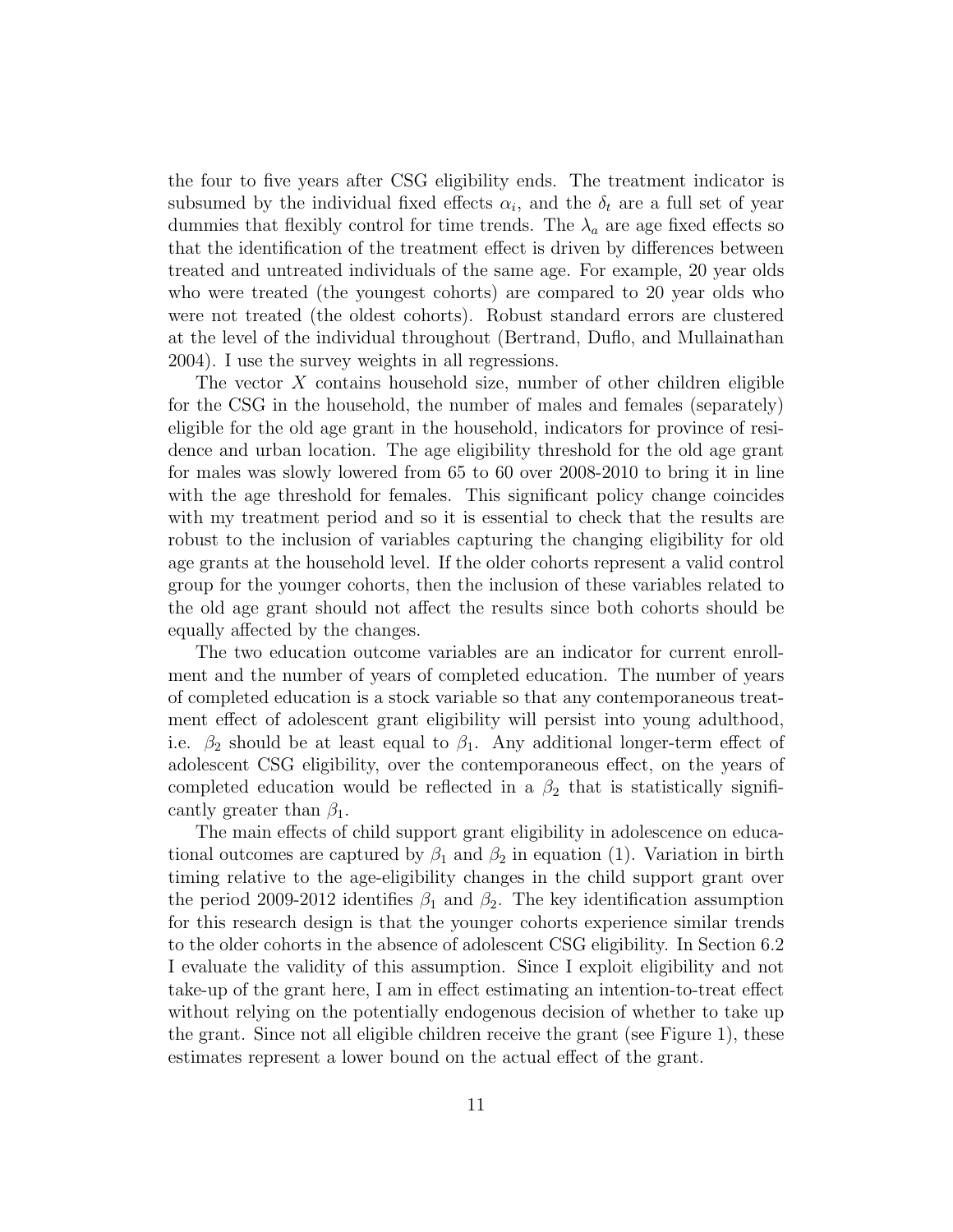### 4.2 Data Description

Table 1 presents descriptive statistics for the main sample of Black African and Coloured children born in the years 1992 through 1995 from the first wave of NIDS in 2008. The last two columns give the differences in means across the youngest (treatment) and oldest (control) cohorts. It is evident that there is a significant difference in the years of completed education across the treatment and control cohorts but this difference is due to the mechanical effect of age on education level. The oldest cohorts are around two years older and have completed two years more education than the youngest cohorts. This difference highlights the need for the age fixed effects in the regression equation (1) to ensure that comparisons are made within age groups and not across them.

|                                       |                  |       |                    |        |           |                   | Tests of    |         |
|---------------------------------------|------------------|-------|--------------------|--------|-----------|-------------------|-------------|---------|
|                                       | Youngest cohorts |       | Oldest cohorts     |        |           | equality of means |             |         |
|                                       | (born 1994-1995) |       | $(born 1992-1993)$ |        |           | Diff              | SЕ          |         |
|                                       | Mean             | SD    | N                  | Mean   | <b>SD</b> | N                 | in means    | of diff |
| <i>Education outcomes</i>             |                  |       |                    |        |           |                   |             |         |
| Enrolled, indicator                   | 0.977            | 0.151 | 1,141              | 0.959  | 0.197     | 1,015             | 0.017       | 0.011   |
| Years of completed education          | 5.852            | 1.416 | 1,141              | 7.777  | 1.963     | 1,015             | $-1.926***$ | 0.109   |
| Household characteristics             |                  |       |                    |        |           |                   |             |         |
| Total monthly wage income, Rands      | 1,943            | 2,109 | 617                | 2,285  | 3,966     | 562               | $-342$      | 296     |
| Number of other CSG eligible children | 1.960            | 1.729 | 1,141              | 1.928  | 1.675     | 1,015             | 0.033       | 0.100   |
| Number of pension eligible females    | 0.281            | 0.466 | 1,141              | 0.234  | 0.443     | 1,015             | $0.048*$    | 0.026   |
| Number of pension eligible males      | 0.103            | 0.307 | 1,141              | 0.104  | 0.307     | 1,015             | $-0.001$    | 0.018   |
| Household size                        | 6.766            | 3.378 | 1,141              | 6.619  | 3.251     | 1,015             | 0.147       | 0.210   |
| Urban location, indicator             | 0.391            | 0.488 | 1,141              | 0.434  | 0.496     | 1,015             | $-0.043$    | 0.032   |
| <i>Individual characteristics</i>     |                  |       |                    |        |           |                   |             |         |
| Age in years                          | 12.844           | 0.666 | 1,141              | 14.802 | 0.706     | 1,015             | $-1.958***$ | 0.042   |
| Black African, indicator              | 0.934            | 0.249 | 1,141              | 0.933  | 0.250     | 1,015             | 0.001       | 0.015   |
| Female, indicator                     | 0.481            | 0.500 | 1,141              | 0.549  | 0.498     | 1,015             | $-0.068**$  | 0.030   |

Table 1: Summary statistics at initial survey wave in 2008

Sample includes all Black African and Coloured children born in 1992-1995 who are income eligible for the child support grant. Observations are weighted using the survey weights. \* denotes significance at the  $10\%$  level, \*\* at the  $5\%$  level, \*\*\* at the  $1\%$ level.

> There are no significant differences between the cohorts on any of the household characteristics, except for the number of pension eligible females. The average household monthly income is not significantly different although it is slightly higher for the oldest cohorts, and missing for a large number of ob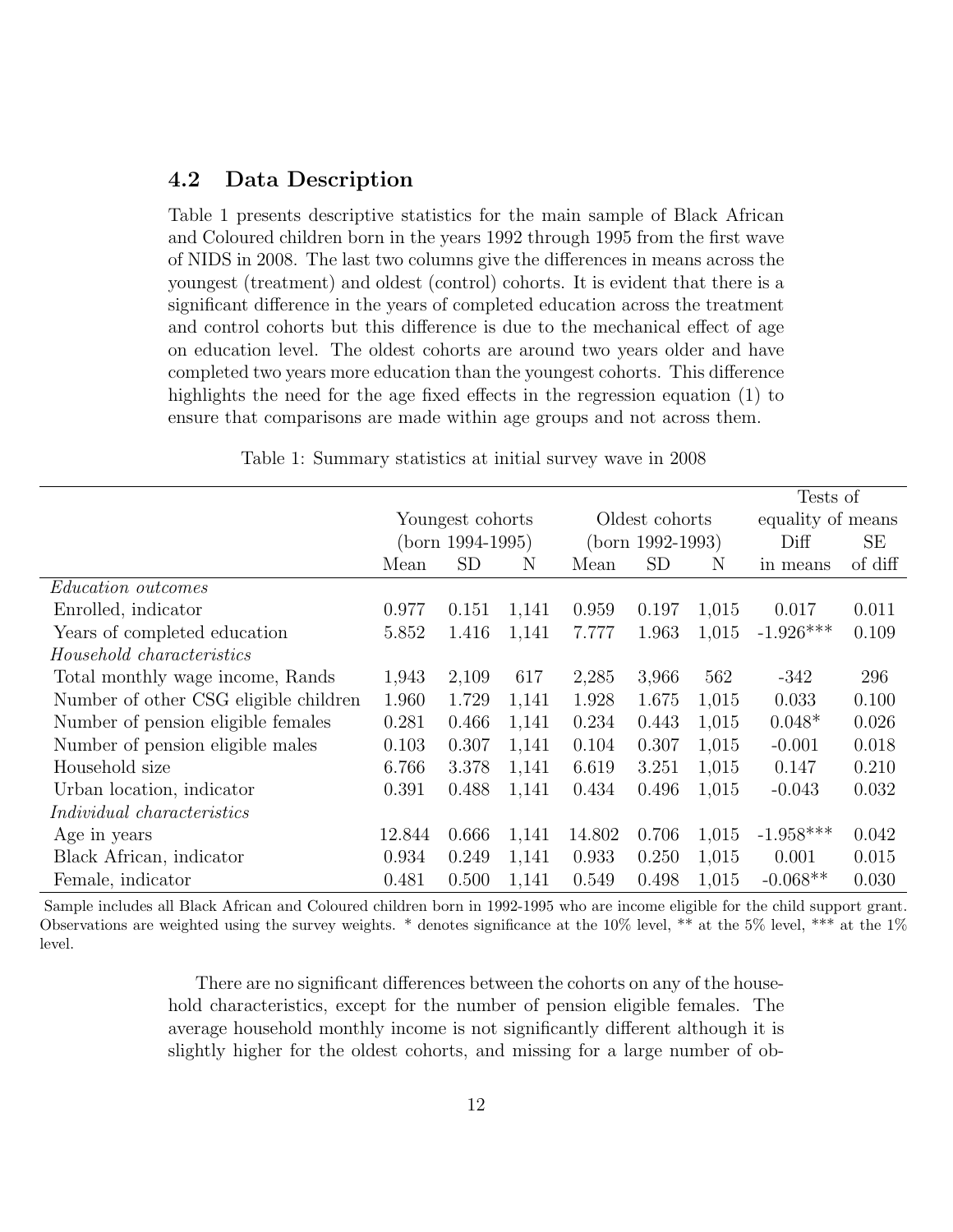servations. Household composition is very similar across both cohorts–there are no significant differences in the number of other CSG eligible children (i.e. excluding the 1994-1996 cohorts), the number of pension eligible males, and household size. The number of pension eligible females in the household is slightly higher for the youngest cohorts and this difference is statistically significant at the 10% level. Roughly 40% of both the treatment and control cohorts live in urban areas with the majority living in rural areas. The racial makeup of both cohorts is the same comprising 93% Black African and 7% Coloured. There is a significant difference between the cohorts with regard to gender–55% of the oldest cohorts are female while 48% of the youngest cohorts are female so that females are somewhat overrepresented among the oldest cohorts.

### 5 Results

### 5.1 Main effects of adolescent child support grant eligibility on educational outcomes

Table 2 presents the main results from estimating equation (1) for the two education outcomes–an indicator for current enrollment in columns (1) and (2), and the number of years of completed education in columns (3) and (4). The DuringCSG rows give the estimated coefficient  $\beta_1$  from equation (1) and captures the contemporaneous effect of CSG eligibility during adolescence, and the AfterCSG rows give the estimated coefficient  $\beta_2$  from equation (1) and captures the effect of adolescent CSG eligibility on education outcomes in young adulthood. The t-statistics are for a test whether  $\beta_1 = \beta_2$  in equation (1) against the one-sided alternative that  $\beta_2 > \beta_1$  and are particularly relevant for the years of education outcome that is a stock variable. If  $\beta_2$  is significantly greater than  $\beta_1$ , then this indicates an additional longer-term effect of grant eligibility in young adulthood rather than a persistence of the contemporaneous effect captured by  $\beta_1$ . All estimations include individual fixed effects. Columns (1) and (3) do not contain any additional household level controls while columns  $(2)$  and  $(4)$  contain household size, number of other children eligible for the CSG in the household, the number of males and females (separately) eligible for the old age grant in the household, indicators for province of residence and urban location. Robust standard errors clustered at the individual level are given in parentheses below the estimated coefficients and all regressions use the survey weights.

There is no contemporaneous effect on enrollment during adolescence but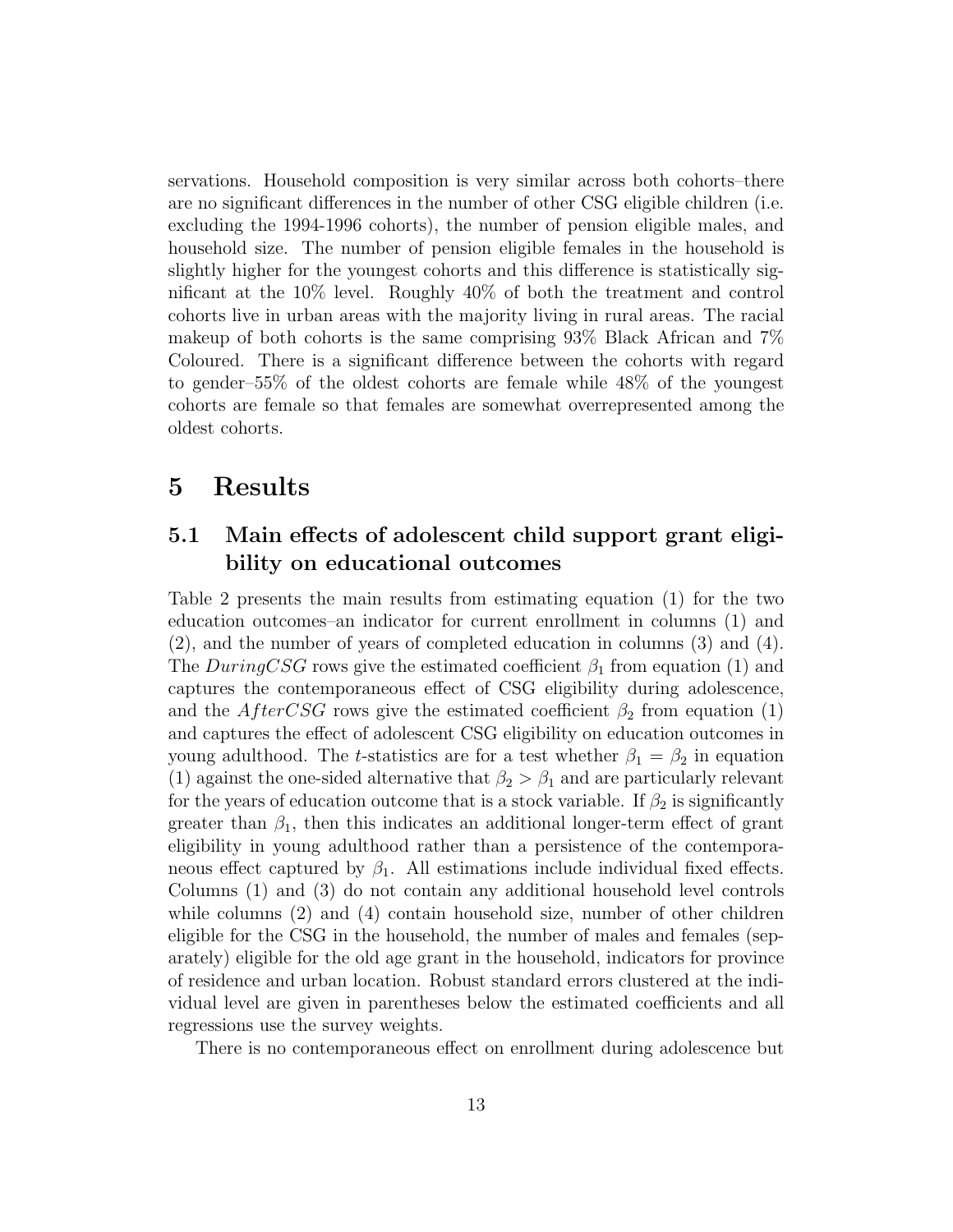|                                  | Enrolled   |            |            | Years completed |
|----------------------------------|------------|------------|------------|-----------------|
|                                  | (1)        | (2)        | (3)        | (4)             |
| DuringCSG                        | 0.006      | 0.006      | $0.325**$  | $0.312**$       |
|                                  | (0.029)    | (0.029)    | (0.142)    | (0.142)         |
| AfterCSG                         | $0.122***$ | $0.119***$ | $0.479***$ | $0.467***$      |
|                                  | (0.036)    | (0.036)    | (0.153)    | (0.153)         |
|                                  |            |            |            |                 |
| t-statistic (AfterCSG=DuringCSG) | $3.171***$ | $3.101***$ | $1.483*$   | $1.503*$        |
| Implied ToT: DuringCSG           | 0.015      | 0.016      | 0.848      | 0.815           |
| Implied ToT: AfterCSG            | 0.319      | 0.310      | 1.249      | 1.218           |
|                                  |            |            |            |                 |
| Household controls               | N          | Υ          | N          | Y               |
| Mean of dep var                  | 0.688      | 0.688      | 9.002      | 9.002           |
| Observations                     | 10,569     | 10,569     | 10,343     | 10,343          |
| No. of individuals               | 2,156      | 2,156      | 2,156      | 2,156           |

Table 2: Contemporaneous and longer-term effects of child support grant eligibility during adolescence on educational outcomes for the full sample

Sample includes all Black African and Coloured children born in 1992-1995 who are income eligible for the child support grant. DuringCSG gives the estimated coefficient  $\beta_1$  from equation (1) and captures the contemporaneous effect of CSG eligibility during adolescence. AfterCSG gives the estimated coefficient  $\beta_2$  from equation (1) and captures the effect of adolescent CSG eligibility on education outcomes in later years. The  $t$ -statistic is for a test that the effects AfterCSG and DuringCSG are equal, i.e.  $\beta_2 = \beta_1$  in equation (1) against the one-sided alternative that  $\beta_2 > \beta_1$ . Household controls in columns (2) and (4) are household size, number of other children eligible for the CSG in the household, the number of males and females (separately) eligible for the old age grant in the household, indicators for province of residence and urban location. All regressions include individual fixed effects. Robust standard errors clustered at the individual level in parentheses. All regressions are weighted using the survey weights. \* denotes significance at the 10% level, \*\* at the 5% level, \*\*\* at the 1% level.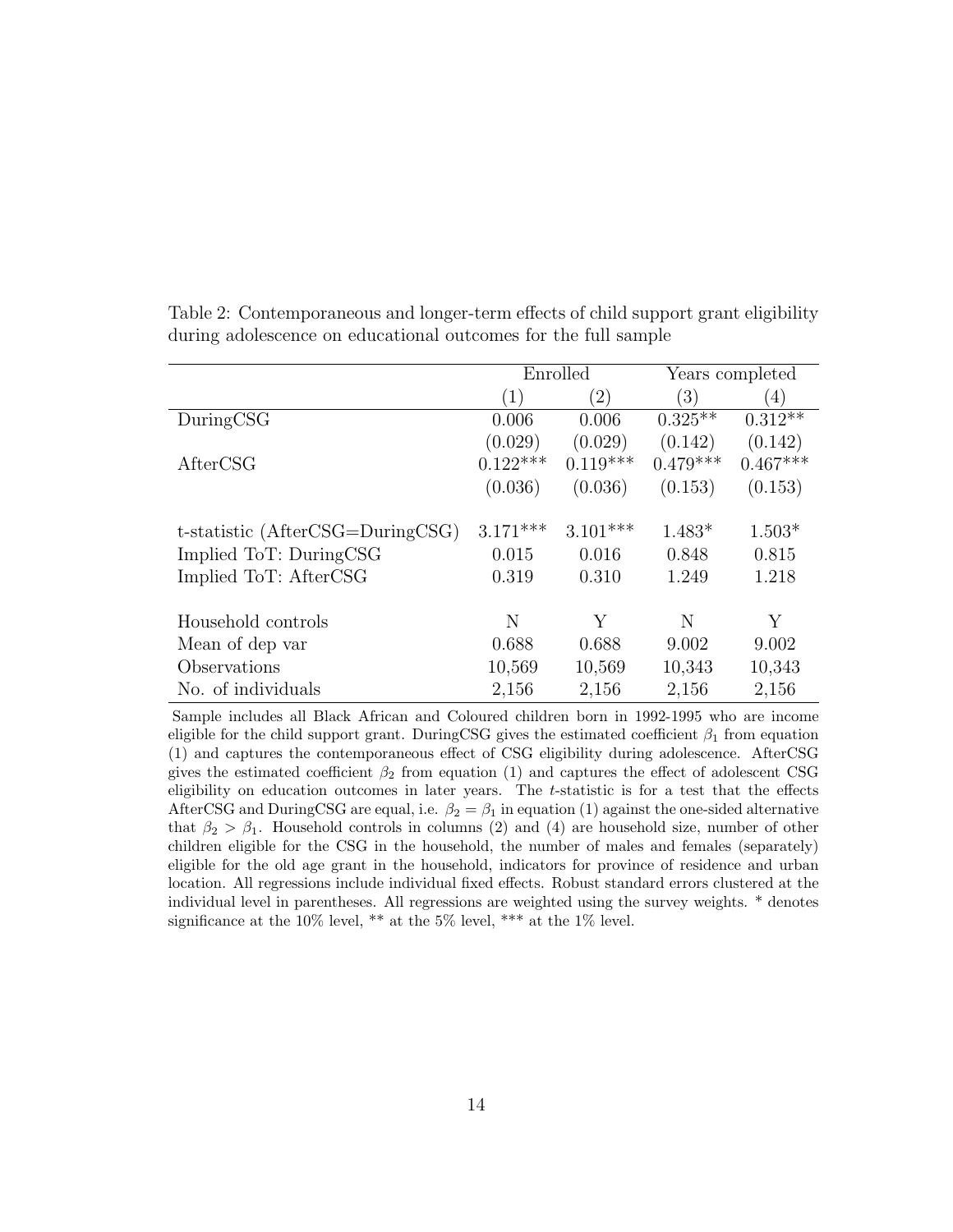individuals who experienced adolescent CSG eligibility are 11.9 percentage points more likely to be enrolled during their young adulthood (Table 2 column (2)). However, the estimated effects on years of completed education in columns (3) and (4) indicate that while there is no contemporaneous effect of adolescent CSG eligibility on enrollment, there is a positive effect on attainment. Individuals who are eligible for the CSG during their adolescence have completed an extra third of a year of education in their years of adolescent eligibility and this gap widens to almost half a year more in their young adulthood (Table 2 column  $(4)$ ). The t-statistics in columns (3) and (4) indicate that the estimated  $AfterCSG$  effect is statistically significantly greater than the  $DuringCSG$  effect at the 10% level so that there is evidence of an additional longer-term effect, over the contemporaneous effect, of adolescent CSG eligibility on educational attainment.

The effects are sizeable relative to the sample averages. Adolescent CSG eligibility increases enrollment during young adulthood by 17.3% (0.119/0.688) and the years of completed education in young adulthood by 5.2% (0.467/9.002). Contemporaneously, adolescent CSG eligibility increases years of completed education by 3.5% (0.312/9.002). The effects on education outcomes in young adulthood are statistically significant at the 1% level, and the effects on education attainment in adolescence are significant at the 5% level.

The average take-up rate of the child support grant during adolescence among the eligible youngest cohorts is 38% (see Figure 1). I scale the intentionto-treat estimates from the regressions by this fraction to obtain an estimate of the treatment effect in the "Implied ToT" rows of Table 2. The estimated treatment effect of adolescent CSG eligibility is sizeable–it is 0.8 years on contemporaneous education attainment, 1.2 years on longer-term attainment and 0.3 percentage points on longer-term enrollment.

The estimates from the regressions without household controls (columns  $(1)$  and  $(3)$ ) to those with controls (columns  $(2)$  and  $(4)$ ) are very similar which further validates the difference-in-difference design. Recall that the set of household controls includes the number of males and females (separately) eligible for the old age grant in the household and that the male age eligibility threshold of the old age pension was slowly lowered from 65 to 60 over 2008-2010. The inclusion of control variables to capture this significant policy change over the treatment period does not affect the results, thereby providing support for the common trend assumption.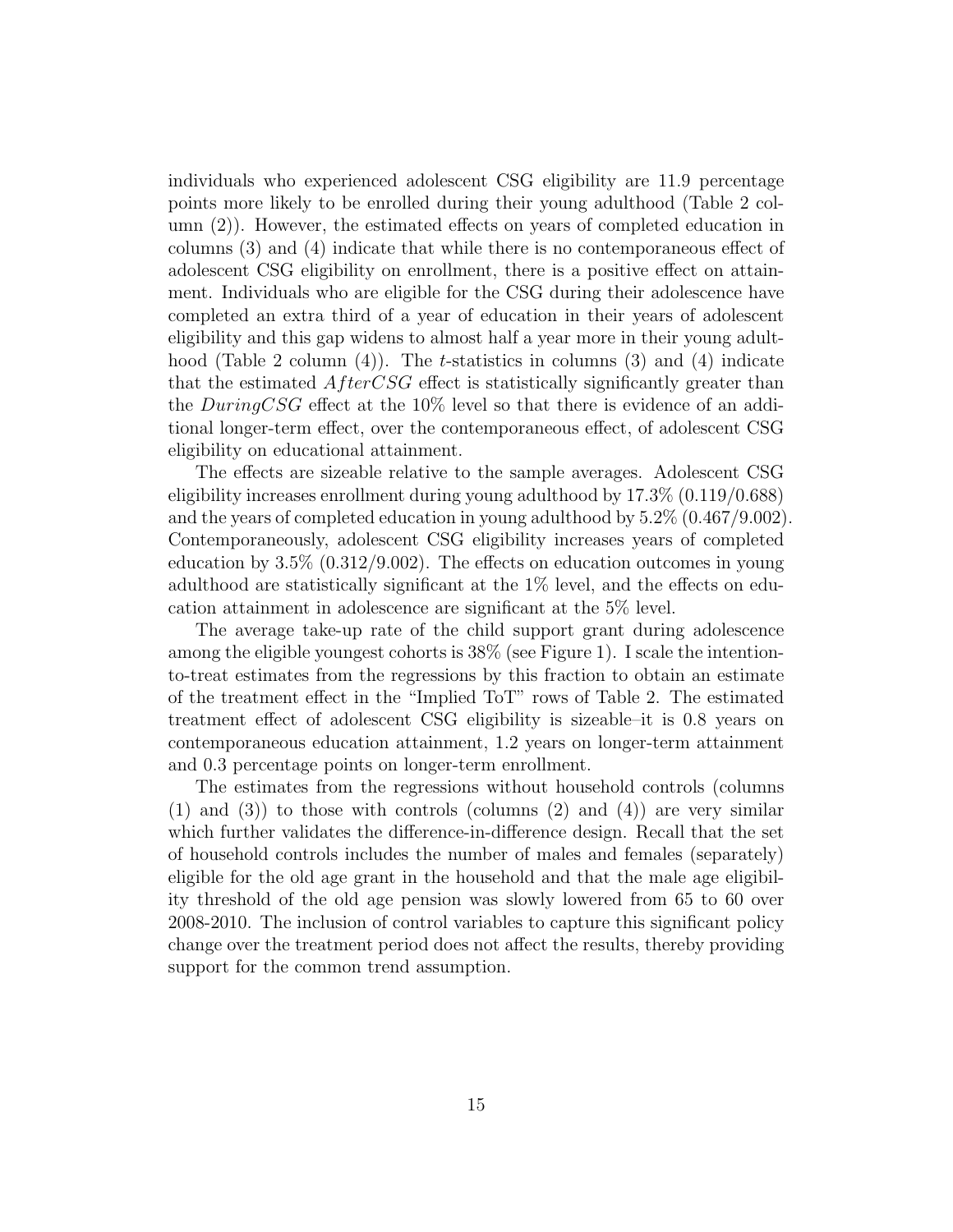#### 5.2 Discussion of the main effects

The results in Table 2 show that adolescent CSG eligibility increases longerterm enrollment in young adulthood but has no effect on contemporaneous enrollment. The lack of an effect on adolescent enrollment is unsurprising since the elimination of school fees among the poorest schools, that occurred at around the same time as the period examined in this paper, has also been shown to have had no effect on enrollment in either primary or secondary schools (Borkum 2012). The results are different, however, from earlier studies that show that the CSG and old age grant increased contemporaneous enrollment in rural areas (Case, Hosegood, and Lund 2005; Edmonds 2006).

I compare the estimated effect on enrollment in young adulthood with these earlier estimates of the effects of social grants on enrollment at different childhood ages since, to the best of my knowledge, there are no directly comparable estimates for the young adulthood effect. In a rural area of KwaZulu-Natal, Case, Hosegood, and Lund (2005) find that grant receipt is associated with an 8.1 percentage point increase in school enrollment of 6 year olds, and a 1.8 percentage point increase for 7 year olds, while the results in this paper show that adolescent CSG eligibility increases enrollment in young adulthood by 11.9 percentage points. Male pension eligibility increases school attendance among rural adolescents aged 13-17 years old by 12.3 percentage points (Edmonds 2006), and the estimates in Table 2 indicate that adolescent child support grant eligibility increases enrollment in young adulthood by 11.9 percentage points. Thus, the estimated enrollment effects in young adulthood are much larger than the effects of the CSG on younger children and comparable to the effects of the old age pension on adolescents even though the old age pension provides a far greater Rand amount.

The results in Table 2 also indicate that adolescent CSG eligibility increases contemporaneous and longer-term education attainment by 0.3-0.5 years. The estimated effects on education attainment in Table 2 are much larger than the previously estimated effects of the child support grant for younger children, and comparable to the effects of the old age pension among similarly aged children. Among 10 year olds, those who received the CSG from birth completed 0.14 more years of schooling than those who only began receipt at 6 years old (Heinrich, Hoddinott, Samson, et al. 2012) and this effect is smaller than the 0.3-0.5 years of additional education found for adolescent CSG eligibility in this paper. This is consistent with the idea that an intervention during adolescence will have a much larger impact on schooling outcomes than earlier interventions since it occurs at a time when individuals are much more likely to repeat a grade. Edmonds (2006) provides evidence that one additional year of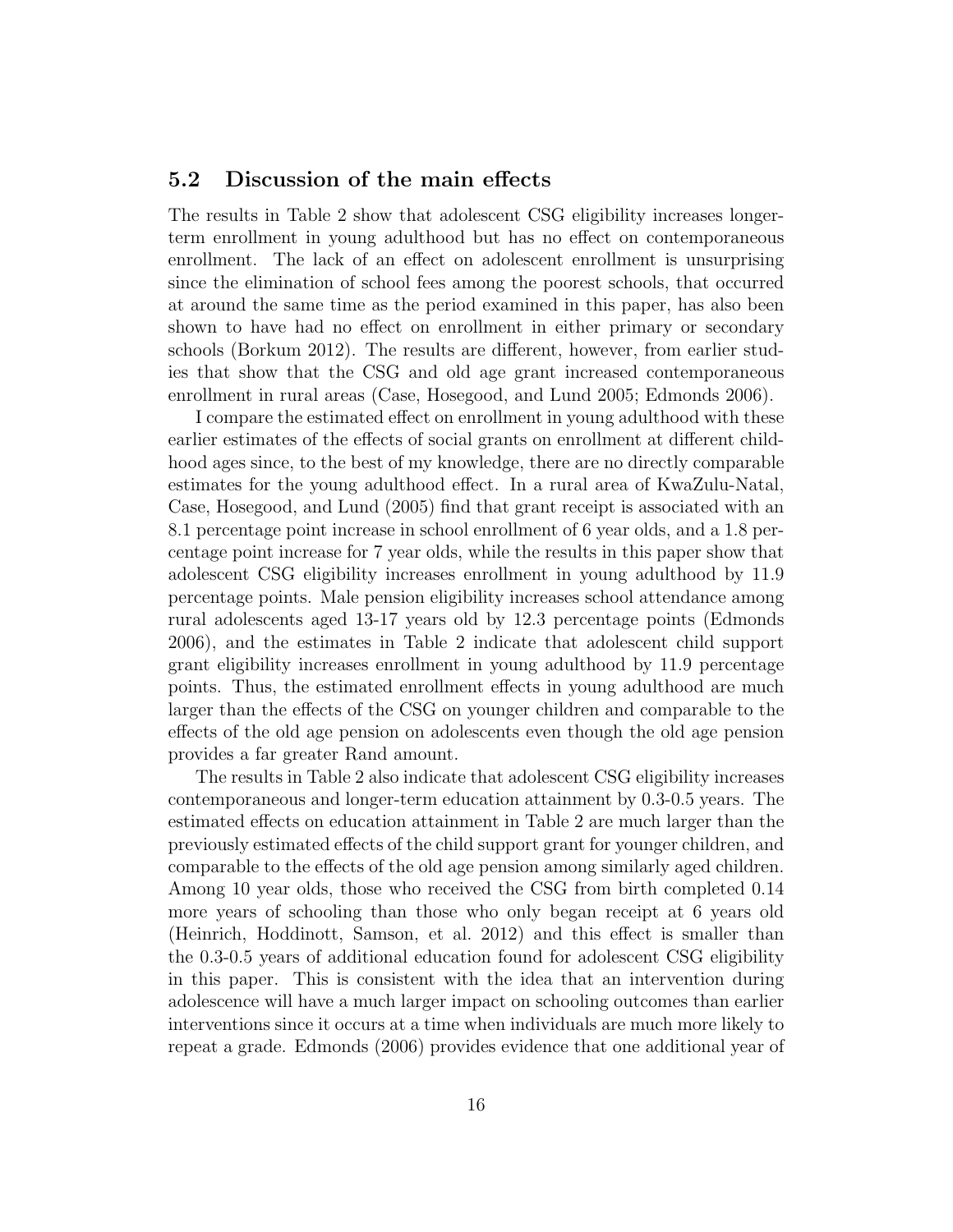male pension eligibility increases the years of completed schooling among rural children aged 5-17 years old by one tenth of a year. Table 2 gives the estimated effects of three to four years of adolescent child support grant eligibility so that the treatment effect of 0.3-0.5 years of education are on par with the estimated effects of an additional 3-4 years of pension eligibility. This is despite the fact that the monthly Rand amount of the old age pension is roughly four times that of the child support grant suggesting that a smaller grant targeted at children, even if it is unconditional, can have similar impacts on education outcomes as a larger transfer to the household.

The positive estimated effects on grade attainment during adolescence in Table 2 are similar to the estimated effects of Mexico's widely studied conditional cash transfer program, Progresa. Behrman, Parker, and Todd (2011) study the longer-term effects of Progresa 5.5 years after program implementation on schooling attainment for different age groups, with those aged 11-12 pre-intervention being the most comparable with the age groups studied in this paper since they would have been treated during their adolescence. Boys (girls) aged 11-12 years before the program who receive 1.5 years of program exposure have completed 0.24 (0.18) more years of schooling. Longer exposure of 5.5 years increases schooling attainment by 0.93 years for boys and 0.75 for girls aged 11-12 years before the program. The length of additional CSG exposure studied in this paper is three to four years that lies between the two exposure lengths of 1.5 and 5.5 years studied by Behrman, Parker, and Todd (2011), and the effects estimated in this paper of 0.3 to 0.5 more years of education lie between their estimated effects for these treatment lengths. The similarity of the estimates suggests that the unconditional transfers can have similar impacts to conditional transfers on education outcomes, in contrast to the findings of Baird, McIntosh, and Ozler  $(2011)$  who find that a conditional cash transfer has a larger effect of education outcomes than an unconditional cash transfer in Malawi, but similar to those of Benhassine et al. (2015) who find no difference between the effects of a 'labeled' and conditional transfer in Morocco.

### 5.3 Differential effects of adolescent child support grant eligibility on education outcomes

The results in Table 2 show that while adolescent CSG eligibility does not have a significant impact on contemporaneous enrollment it does increase education attainment in the adolescent years with the gap increasing during young adulthood, and has a positive effect on enrollment during young adult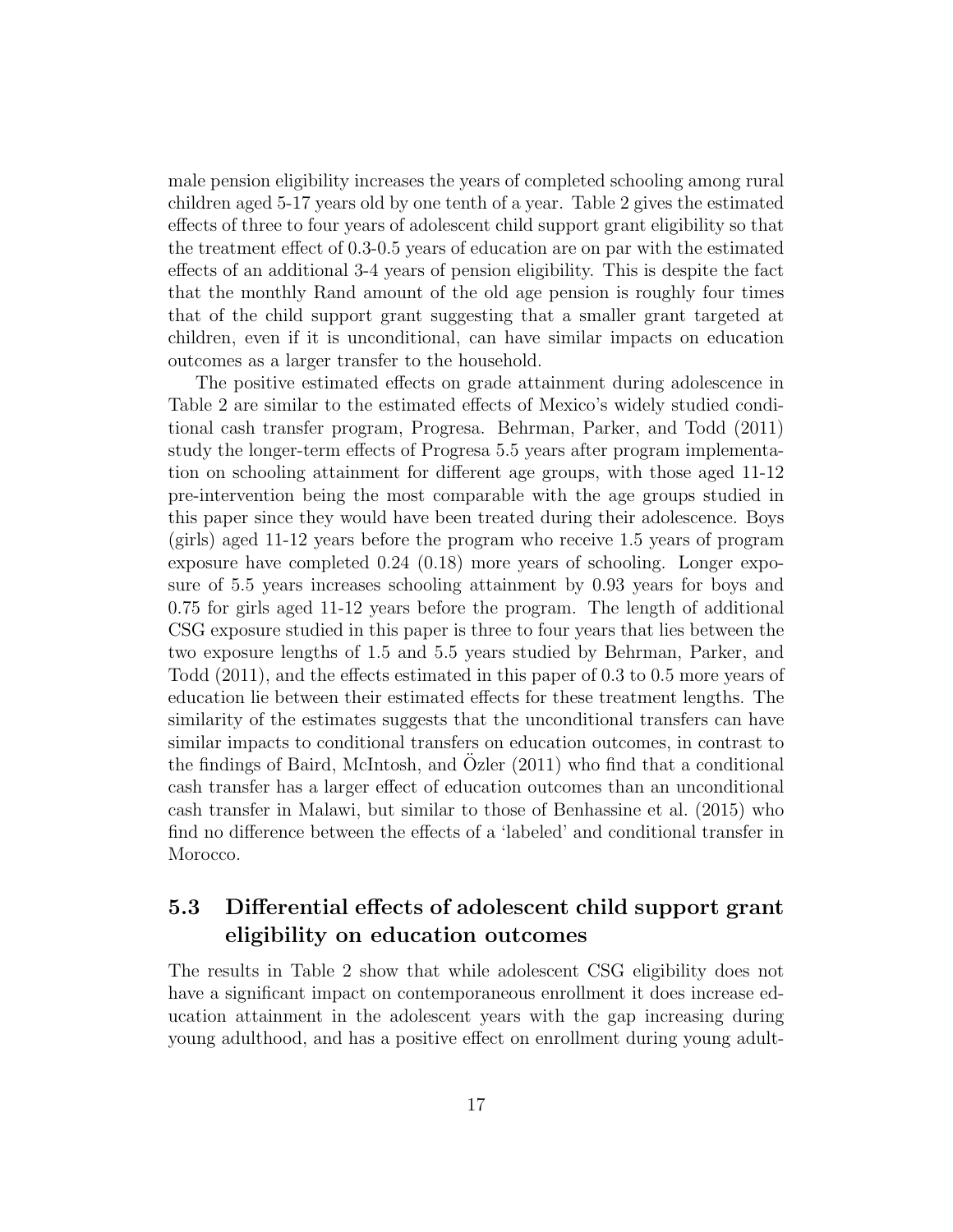hood. Table 3 presents differential results based on gender, geographic location, and numerical literacy for enrollment in Panel A and years of completed education in Panel B. Previous research has demonstrated differential effects of South African social grants depending on gender and geographic location. Duflo (2003) finds that old age pension eligibility improves the health status of granddaughters living with their grandmothers, but finds no effect for males. Edmonds (2006) demonstrates that old age pension eligibility results in large increases in schooling attendance and reductions in labour hours of rural children but has no effect on urban children. Accordingly, I present results in Table 3 from estimating equation (1) with each variable interacted with a dummy for each subsample. Columns (1) and (2) give the results with female dummy interactions, and columns (3) and (4) give the results with urban dummy interactions. To investigate whether the program had any differential effects by baseline ability, I create dummies that categorise individuals into quartiles based on their performance in the numeracy test administered in wave 1 of the NIDS survey. Columns  $(5)-(8)$  give the results from interactions with these quartile dummies–column (5) gives the results for individuals in the first (lowest) quartile of numeracy test scores, column (6) the second, column (7) the third, and column (8) for the fourth (highest) quartile.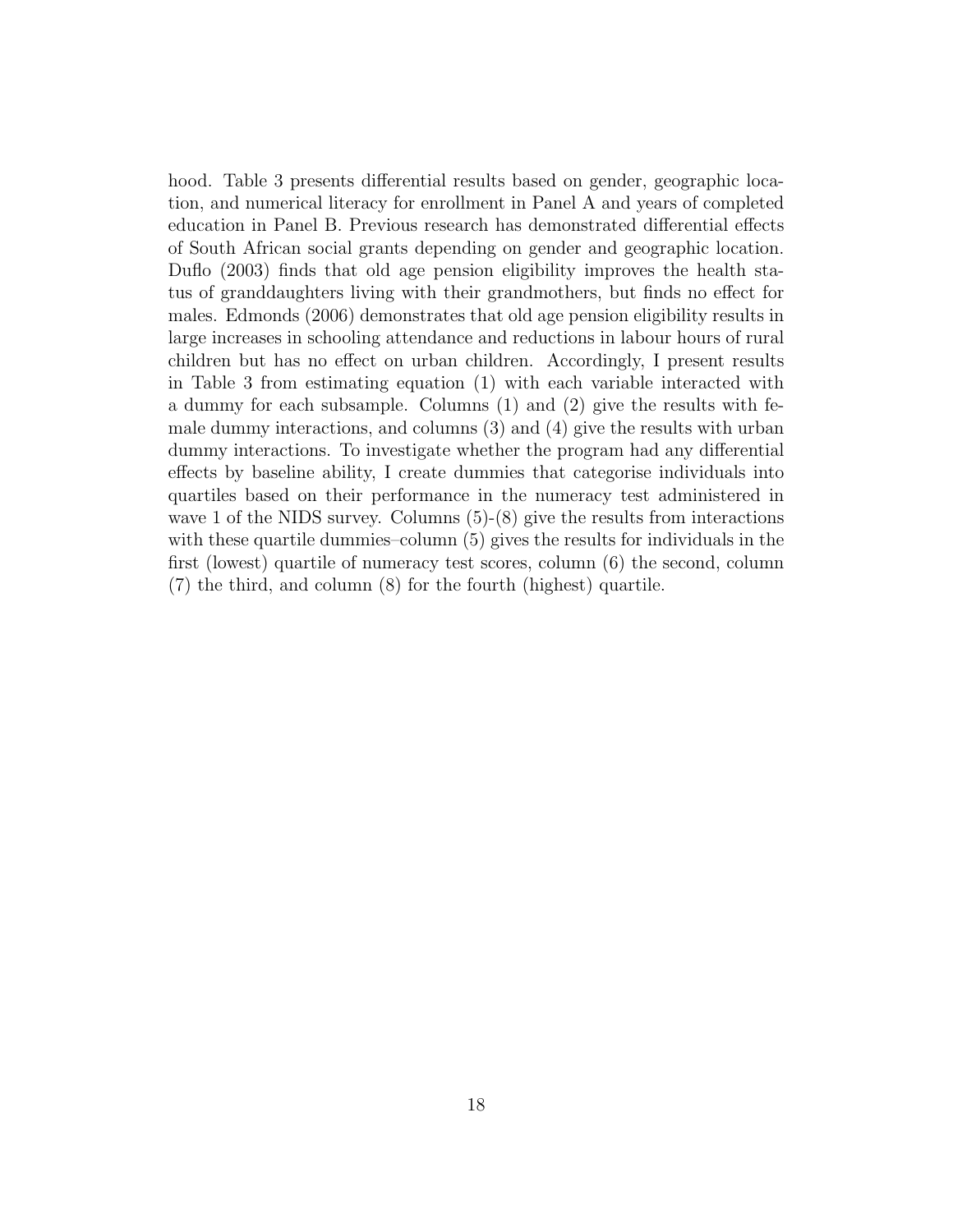|                            | Females         | Males      | Rural      | Urban             | NumQ1     | NumQ2     | NumQ3             | NumQ4    |
|----------------------------|-----------------|------------|------------|-------------------|-----------|-----------|-------------------|----------|
|                            | (1)             | (2)        | (3)        | $\left( 4\right)$ | (5)       | (6)       | $\left( 7\right)$ | (8)      |
| <i>Panel A: Enrollment</i> |                 |            |            |                   |           |           |                   |          |
| DuringCSG                  | $-0.032$        | 0.059      | 0.039      | $-0.068$          | $-0.023$  | $-0.074$  | $0.124*$          | $-0.031$ |
|                            | (0.042)         | (0.041)    | (0.034)    | (0.053)           | (0.093)   | (0.081)   | (0.070)           | (0.076)  |
| AfterCSG                   | 0.070           | $0.167***$ | $0.141***$ | 0.044             | $0.237**$ | 0.002     | $0.361***$        | 0.153    |
|                            | (0.046)         | (0.053)    | (0.038)    | (0.069)           | (0.109)   | (0.094)   | (0.092)           | (0.114)  |
| t-stat $(After=During)$    | $2.088**$       | $2.097**$  | $2.507***$ | $1.682**$         | $2.254**$ | 0.833     | $2.751***$        | $1.463*$ |
| Household controls         | Y               | Y          | Y          | Y                 | Y         | Y         | Y                 | Y        |
| Mean of dep var            | 0.682           | 0.694      | 0.705      | 0.662             | 0.678     | 0.678     | 0.703             | 0.746    |
| Observations               | 5,437           | 5,132      | 7,121      | 3,448             | 1,299     | 1,107     | 1,169             | 832      |
| No. of individuals         | 1,105           | 1,051      | 1,441      | 715               | 266       | 219       | 235               | 169      |
| Panel B: Years completed   |                 |            |            |                   |           |           |                   |          |
| During <sub>CSG</sub>      | $0.643^{***}\,$ | $-0.071$   | $0.268*$   | 0.254             | $1.176**$ | $-0.235$  | $-0.026$          | $-0.083$ |
|                            | (0.198)         | (0.195)    | (0.148)    | (0.280)           | (0.596)   | (0.604)   | (0.272)           | (0.383)  |
| AfterCSG                   | $0.581***$      | 0.345      | $0.536***$ | 0.217             | $0.988**$ | 0.201     | $0.557*$          | 0.238    |
|                            | (0.206)         | (0.215)    | (0.164)    | (0.297)           | (0.481)   | (0.665)   | (0.290)           | (0.398)  |
| $t$ -stat (After=During)   | $-0.446$        | $3.069***$ | $2.235**$  | $-0.210$          | $-0.718$  | $1.811**$ | $2.553***$        | 1.127    |
| Household controls         | Y               | Y          | Y          | Y                 | Y         | Y         | Y                 | Y        |
| Mean of dep var            | 9.329           | 8.660      | 8.824      | 9.262             | 8.806     | 9.474     | 9.465             | 9.413    |
| Observations               | 5,312           | 5,031      | 6,992      | 3,351             | 1,276     | 1,079     | 1,139             | 819      |
| No. of individuals         | 1,105           | 1,051      | 1,441      | 715               | 266       | 219       | 235               | 169      |

Table 3: Differential contemporaneous and longer-term effects of child support grant eligibility during adolescenceon educational outcomes for subsamples

 Sample includes all Black African and Coloured children born in 1992-1995 who are income eligible for the child support grant.DuringCSG gives the estimated coefficient  $\beta_1$  from equation (1) and captures the contemporaneous effect of CSG eligibility during adolescence. AfterCSG gives the estimated coefficient  $\beta_2$  from equation (1) and captures the effect of adolescent CSG eligibility on education outcomes in later years. The t-statistic is for a test that the effects AfterCSG and DuringCSG are equal, i.e.  $\beta_2 = \beta_1$  in equation (1) against the one-sided alternative that  $\beta_2 > \beta_1$ . Household controls are household size, number of other children eligible for the CSG in the household, the number of males and females (separately) eligible for the old age grant in the household, indicators for province of residence and urban location. All regressions include individual fixed effects. Robust standard errors clustered at the individual level in parentheses. All regressions are weighted using the survey weights. \* denotes significance at the 10% level, \*\* at the5% level, \*\*\* at the 1% level.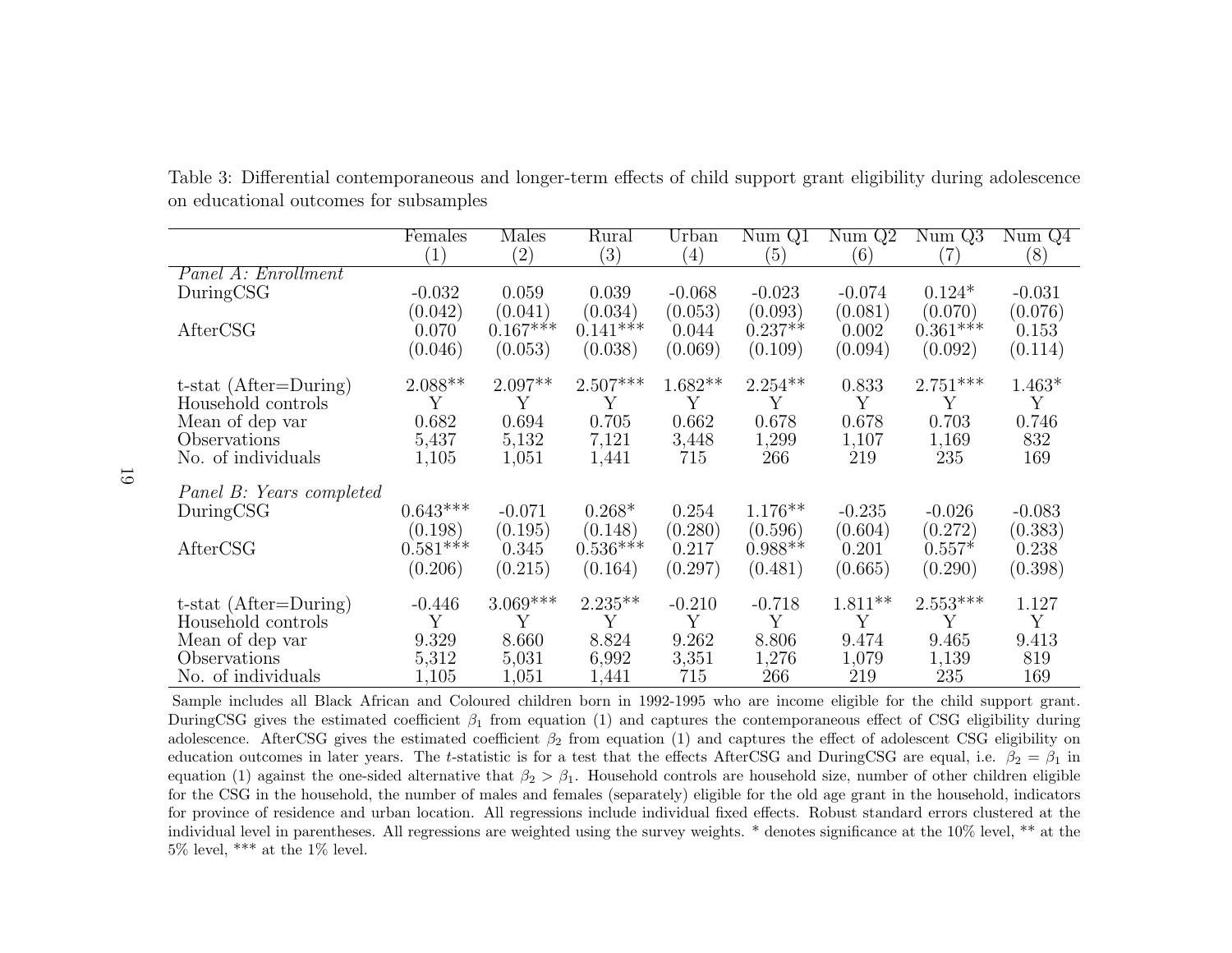Looking at columns (1) and (2) of Table 3, it is evident that the enrollment effects are driven by males while the attainment effects are driven by females. Males who experience adolescent CSG eligibility are 16.7 percentage points more likely to be enrolled in their young adulthood but there is no significant effect for females. Despite the lack of an enrollment effect, females have completed almost two thirds of a year more of education during their years of adolescent CSG eligibility. There does not appear to be any additional longer term effects above this contemporaneous effect for educational attainment among females. On the other hand, there does not appear to any significant contemporaneous impact of adolescent CSG eligibility on the education attainment of males but there is some evidence of a longer term effect. Males with adolescent CSG eligibility have completed about one third of a year more of education in their young adulthood, although this effect is only statistically significant at the 11% level.

The large positive effect on educational attainment for adolescent females is particularly notable since the South African child support grant provides the same Rand amount to all children, irrespective of gender. This is in contrast with the well known conditional cash transfer program Progresa that provides larger transfers to adolescent females than to males but the impacts of the program on educational attainment are generally similar across both genders, or slightly smaller for females (Behrman, Parker, and Todd 2011).

Similar to the effects of old age pension eligibility in Edmonds (2006), I find significant positive effects of adolescent CSG eligibility on enrollment and education attainment among individuals in rural areas (Table 3 column (3)) but no significant effects for urban individuals (column (4)). Individuals living in rural areas who experience adolescent CSG eligibility are 14 percentage points more likely to be enrolled during their young adulthood, and have completed just over a quarter of a year more education in their adolescence and just over half a year more in their young adulthood. For rural individuals, the longer-term effect on years of completed education is statistically significantly greater than the contemporaneous effect at the 5% level. Thus, there is strong evidence of an additional longer term effect of adolescent CSG eligibility on educational attainment for this subsample. The estimated effects on enrollment among rural individuals in this paper are slightly larger than those estimated by Edmonds (2006) for the old age pension.

The positive effects on education enrollment and attainment are concentrated among individuals in the lowest (Table 3 column (5)) and second highest (column (7)) quartiles of numeracy test scores. Individuals with adolescent CSG eligibility who score in the lowest quartile on the numeracy test in wave 1 of the NIDS survey accumulate one extra year of education during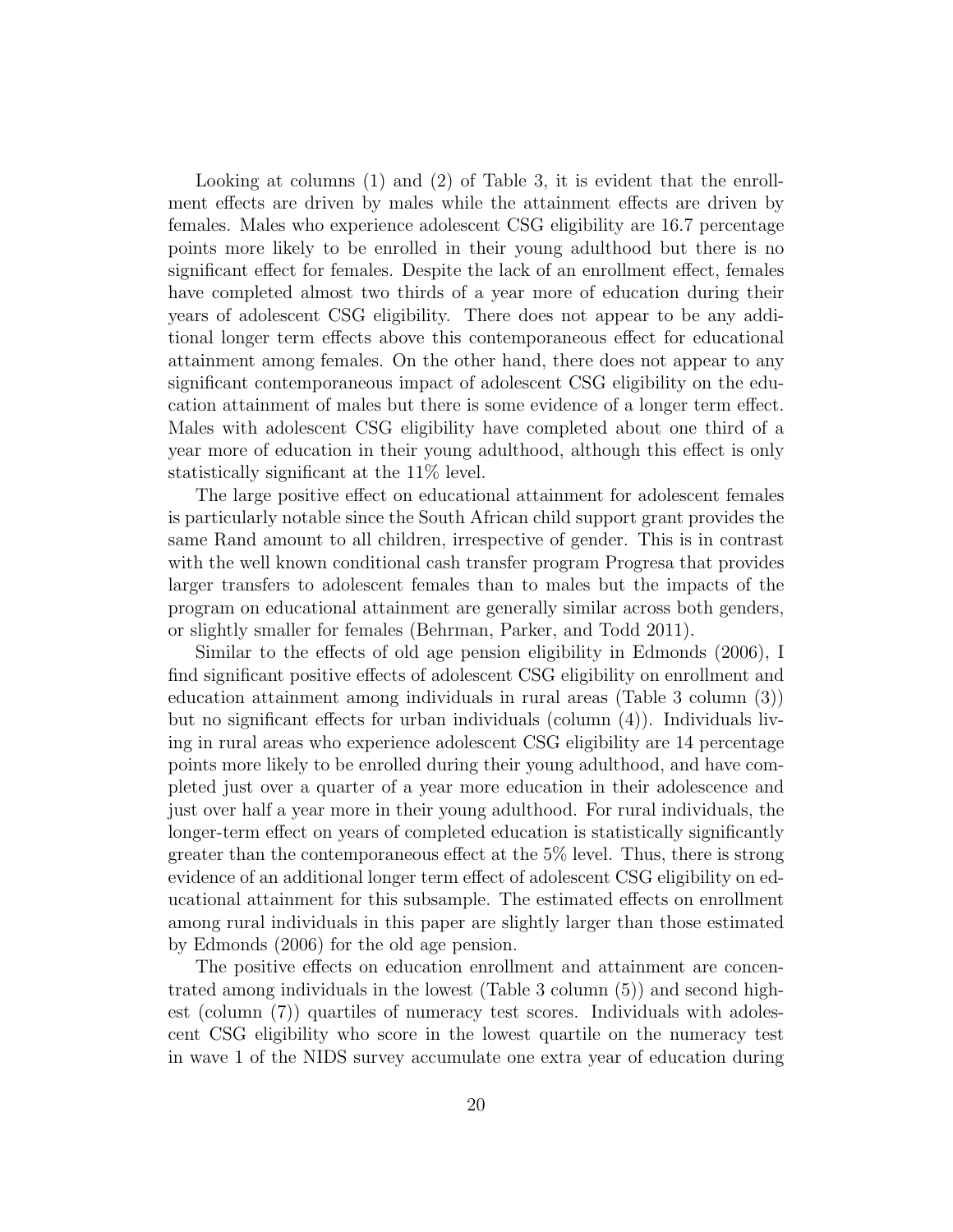their adolescence. This effect is much larger than the average estimated effect or the estimated effects for any of the other quartiles, and is large relative to their average years of education that is lowest among all numeracy test score quartiles. Relative to the low average 8.8 years of completed education, treated individuals in the lowest quartile of numeracy scores complete 13.4% (1.176/8.806) more years of education. There is no evidence of any additional longer-term effect on educational attainment for the lowest numeracy score quartile, but they are 23.7 percentage points more likely to be enrolled during their young adulthood. Individuals in the third numeracy score quartile who experience adolescent CSG eligibility are 12.4 percentage points more likely to be enrolled during their adolescence and 36.1 percentage points more likely to be enrolled during their young adulthood. This very large enrollment effect in young adulthood also translates into an additional 0.6 years of completed education in young adulthood.

### 5.4 Do the improved education outcomes translate into increased learning?

The results in the previous sections demonstrate that adolescent CSG eligibility has a positive impact on education attainment with the effects concentrated among females, those in rural areas and those in the lowest quartile of numerical literacy. In this section, I explore whether this increase in grade attainment translates into skills. Ideally, this would be measured using test scores but unfortunately the numeracy test used in the previous section was not repeated in later survey waves. The fifth wave of the survey conducted in 2017 did include a battery of five questions designed to test financial literacy covering four topics–numeracy (interest), inflation, compound interest, and risk diversification. The financial literacy topics on inflation, compound interest and risk diversification are likely more reflective of familiarity with banking and investment than skills taught at school, and so I present results for only the numeracy question that likely better reflects knowledge gained in school.<sup>4</sup> The numeracy question is "Suppose you need to borrow R100. Which is the lower amount to pay back: R105 or R100 plus three percent?"

To get a sense of how adolescent CSG eligibility affected skills attainment, I investigate whether the treated (youngest) cohorts perform better on this nu-

<sup>4</sup>The estimated coefficients from regressions of equation (2) with an indicator for financial literacy–defined as answering a correct question in at least three of the four financial literacy topics (numeracy, inflation, compound interest, and risk diversification)–as the dependent variable are generally negative, except for the male, rural and numeracy score quartile 4 samples, and only the coefficient for the female sample is significant at the 10% level.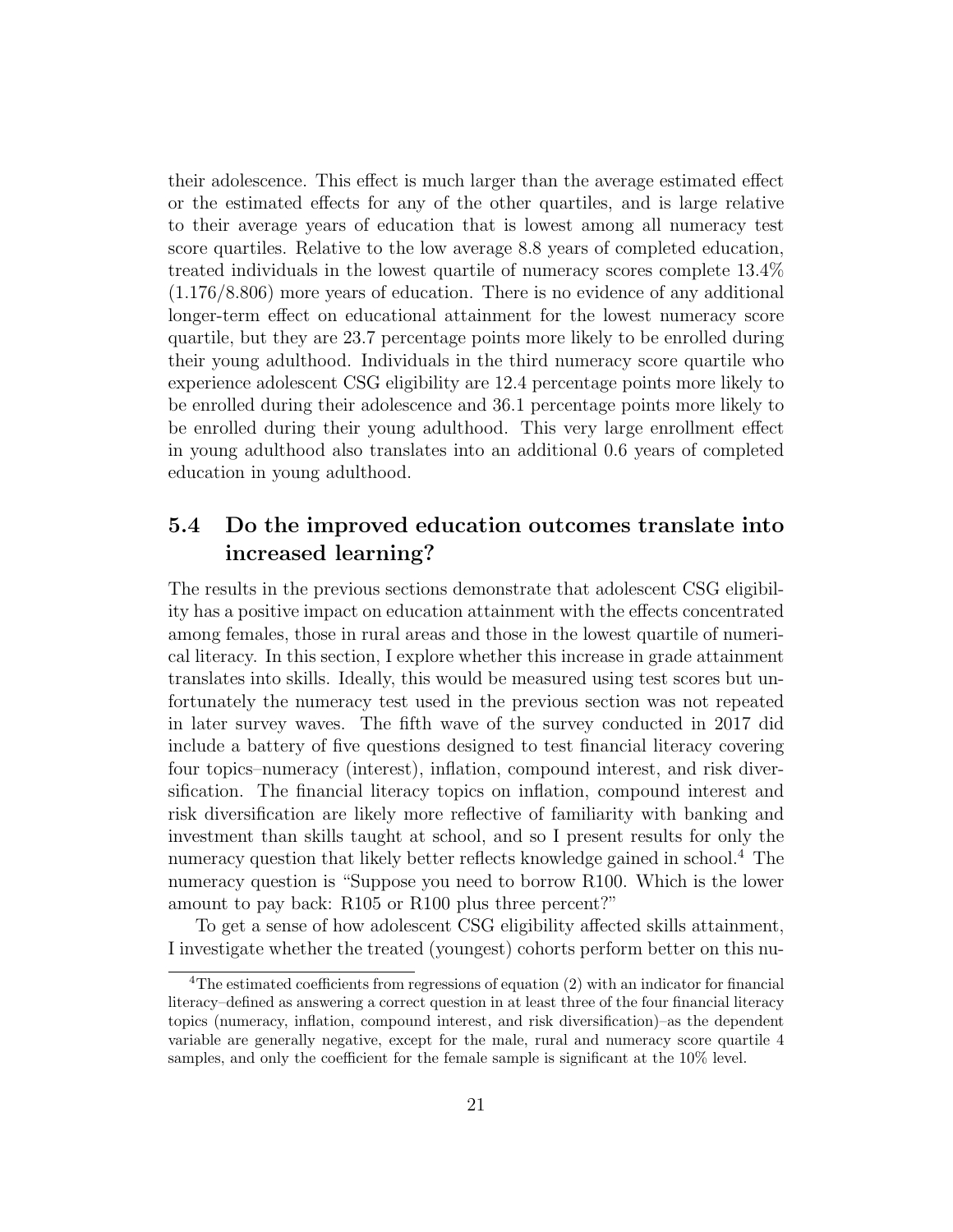meracy question than the control (oldest) cohorts by estimating the following equation for the main estimation sample in wave 5, i.e.  $t = 2017$ :

$$
numq_i = \alpha + \gamma Youngest_i + X'\mu + \epsilon_i \tag{2}
$$

where  $Youngest_i$  is an indicator that is equal to 1 for the youngest (treated) cohorts and 0 for the oldest (control) cohorts. The coefficient  $\gamma$  measures the difference across the treatment and control cohorts in the year 2017 when they are ages 21 to 25 years old. The vector  $X$  contains the same controls as in equation (1) with the addition of indicators for female and Black African. Of course, since this is a simple difference regression the coefficient  $\gamma$  does not identify the effects of adolescent CSG eligibility on financial literacy skills, but the main results in this paper do identify increased educational attainment due to adolescent CSG eligibility that may contribute better financial literacy skills among the youngest cohorts compared to the oldest cohorts. The dependent variable, numq, is binary and equal to 1 if the numeracy question is correctly answered so that equation (2) is estimated using a probit specification. Table 4 presents the results from these estimations.

The youngest cohorts, who experienced adolescent CSG eligibility, are 9% more likely to answer the numeracy question correctly, although this result is not statistically significant. There is also some evidence of a positive effects for males and females with the point estimate being slightly larger for females. There is a large and statistically significant effect for rural individuals with adolescent CSG eligibility who are 14% more likely to correctly answer the numeracy question, while the estimated effect for the urban sample is very close to zero. The results for the different numeracy score quartiles are more varied–there is almost no effect for the two highest quartiles, a negative effect for the first quartile and a positive effect for the second quartile although the latter two are not significantly different from zero.

# 6 Mechanisms and Identification

In this section, I explore some of the mechanisms that might explain the results found in Section 5. I also evaluate the identification assumptions of the difference-in-difference strategy used in this paper.

### 6.1 Mechanisms

The main empirical result of this paper is that while adolescent CSG eligibility does not increase contemporaneous enrollment, it does increase educational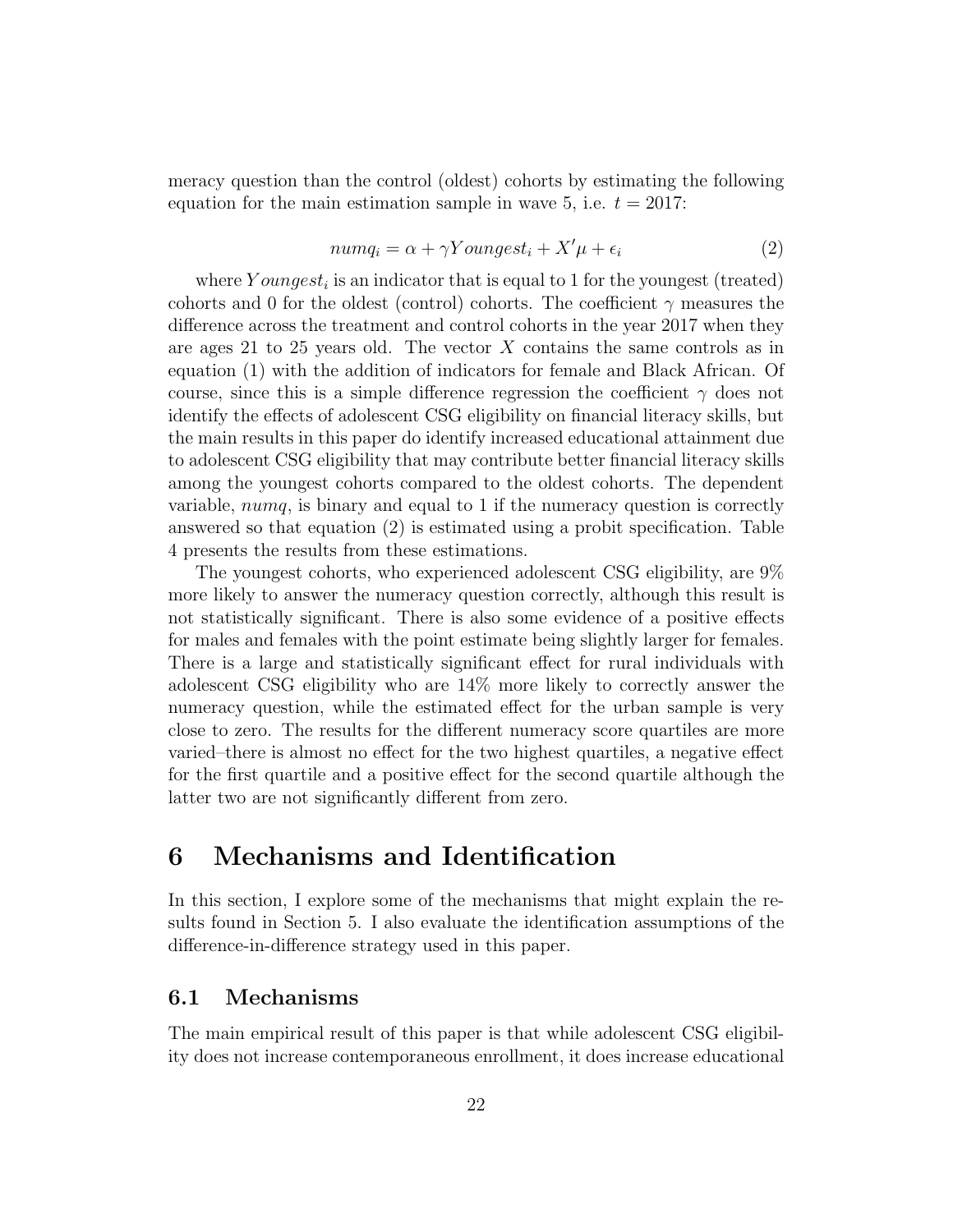|                            | Numeracy |       |       |
|----------------------------|----------|-------|-------|
|                            | question | Mean  | N     |
| Sample                     | (1)      | (2)   | (3)   |
| All                        | 0.044    | 0.488 | 1,614 |
|                            | (0.037)  |       |       |
|                            |          |       |       |
| Males                      | 0.038    | 0.479 | 761   |
|                            | (0.053)  |       |       |
| Females                    | 0.046    | 0.496 | 853   |
|                            | (0.052)  |       |       |
|                            |          |       |       |
| Rural                      | $0.074*$ | 0.532 | 1,091 |
|                            | (0.039)  |       |       |
| Urban                      | $-0.005$ | 0.424 | 523   |
|                            | (0.071)  |       |       |
|                            |          |       |       |
| Numeracy score, quartile 1 | $-0.055$ | 0.393 | 207   |
|                            | (0.087)  |       |       |
| Numeracy score, quartile 2 | 0.071    | 0.403 | 175   |
|                            | (0.115)  |       |       |
| Numeracy score, quartile 3 | 0.000    | 0.573 | 180   |
|                            | (0.113)  |       |       |
| Numeracy score, quartile 4 | 0.000    | 0.447 | 121   |
|                            | (0.000)  |       |       |

Table 4: Differences in numeracy in wave 5

Sample includes all Black African and Coloured children born in 1992-1995 who are income eligible for the child support grant. The estimates are of the  $\gamma$  in equation (2). Additional controls are indicators for female and Black African, household size, number of other children eligible for the CSG in the household, the number of males and females (separately) eligible for the old age grant in the household, indicators for province of residence and urban location. Robust standard errors clustered at the household level in parentheses. All regressions are weighted using the survey weights. \* denotes significance at the 10% level, \*\* at the 5% level, \*\*\* at the 1% level.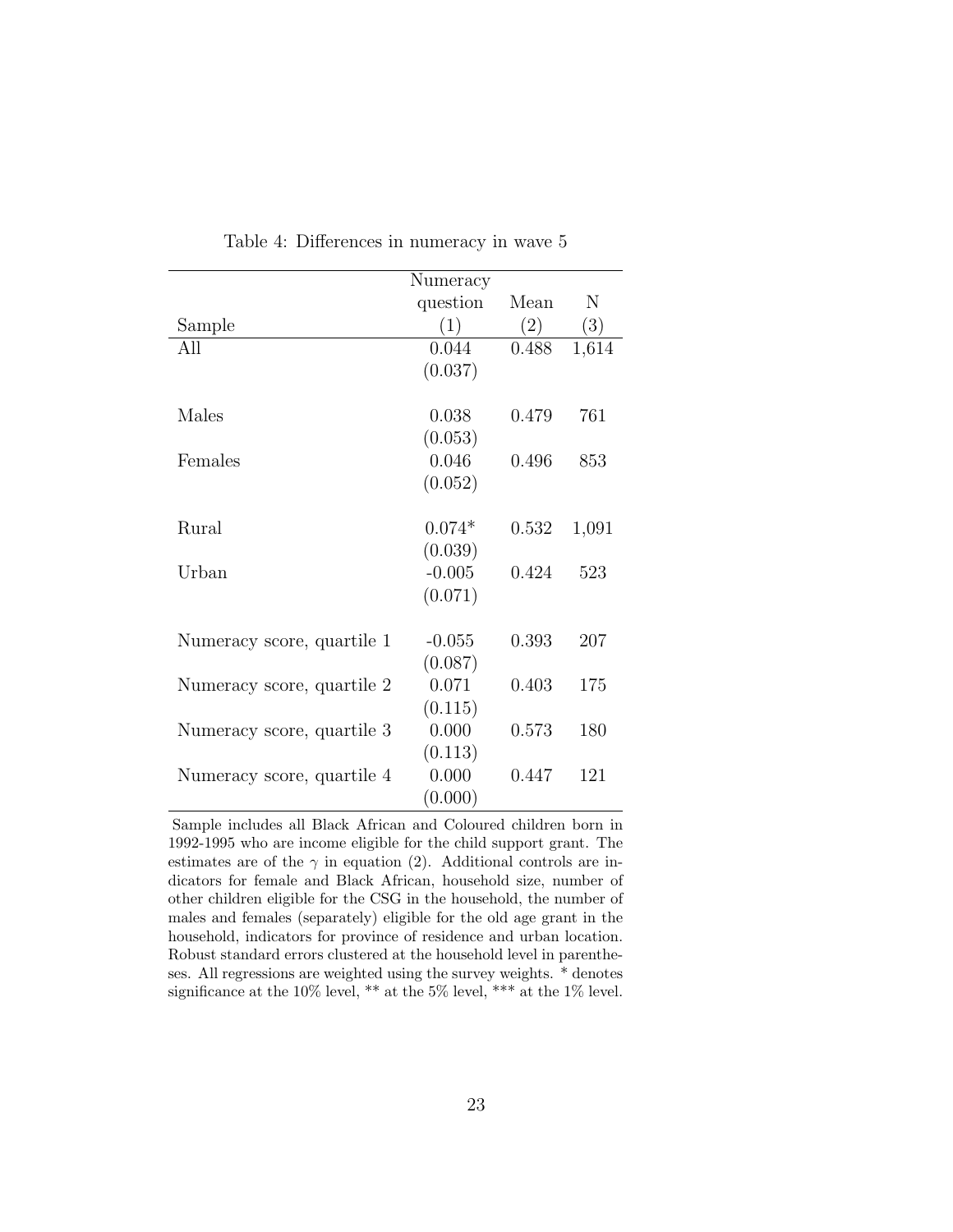attainment during adolescence and leads to increased enrollment and attainmentt during young adulthood. The additional grant income could influence education outcomes by allowing households to invest in schooling inputs, such as purchasing of school supplies, child time and effort spent in school and doing homework, and/or choosing a better school. I investigate education expenditure, parental residence and employment, and fertility as potential mechanisms that could lead to improved education attainment.

The NIDS dataset contains information on five categories of education spending–school fees, uniforms, books, transport and other–at the individual level. This allows me to directly test how different types of education spending respond to adolescent CSG eligibility by estimating the difference-in-difference with fixed effects regression equation (1) with the log of each of the five spending categories for individual i at time t as the dependent variables. Table 5 gives the results from these regressions run for the subsample of enrolled individuals, i.e. the results are conditional on enrollment so that any differences in spending are not mechanically due to differences in enrollment.

While only one of the coefficients in Table 5 is statistically significant, the estimated magnitudes suggest they might still be economically meaningful. There is large and statistically significant positive effect of adolescent CSG eligibility on spending on transport to school during adolescence–those who experience adolescent CSG eligibility spend 88% more on school transport spending. Although none of the other estimates in column (1) are statistically significant, they are large in magnitude and suggest increased spending on fees, books and other educational spending during adolescence, conditional on enrollment, for those who experience adolescent CSG eligibility. These increased expenditures suggest that the child support grant income is being channelled toward the intended beneficiary and has a positive impact on their educational outcomes.

On the other hand, with the exception of a small positive effect on fees spending, the estimated effects on educational spending during young adulthood are all negative although none are statistically significant (column  $(2)$ ) of Table 5). These effects during young adulthood correspond to a time when neither group is actually receiving the child support grant and so do not reflect the spending of grant income. It is not clear why educational spending in young adulthood would be lower for those who experienced adolescent CSG eligibility, but the estimates in column (2) are neither very large nor statistically significant.

Another mechanism is suggested by the results of Heinrich, Hoddinott, and Samson (2017) who find that adolescent CSG receipt reduces the likelihood of having ever been pregnant and the number of sexual partners among females.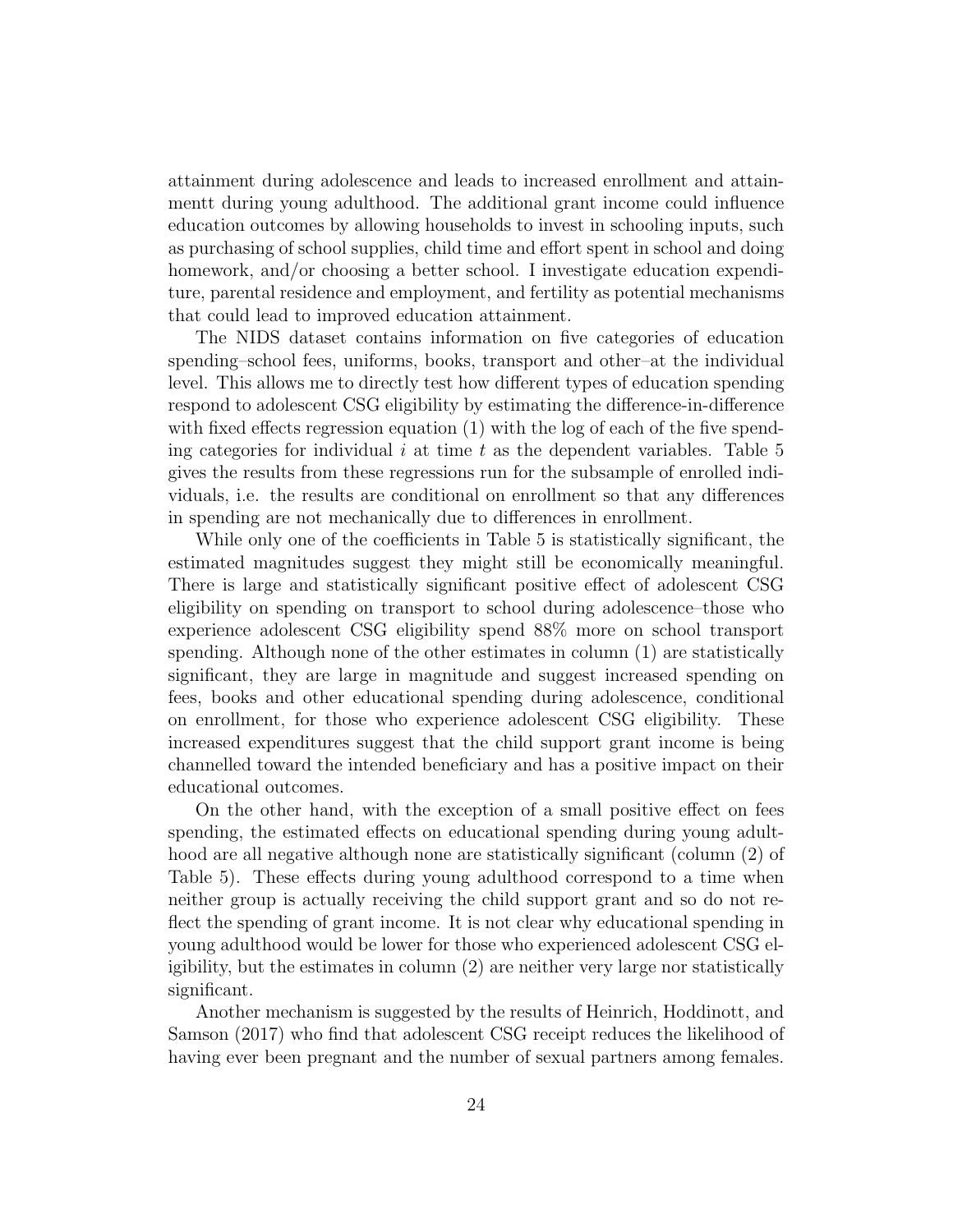|              | DuringCSG        | AfterCSG | Mean              | No. of obs       | No. of indiv     |
|--------------|------------------|----------|-------------------|------------------|------------------|
|              | $\left(1\right)$ | $^{'}2)$ | $\left( 3\right)$ | $\left(4\right)$ | $\left(5\right)$ |
| Fees         | 0.565            | 0.012    | 2.890             | 5,523            | 2,047            |
|              | (0.426)          | (0.571)  |                   |                  |                  |
| Uniforms     | $-0.259$         | $-0.123$ | 3.891             | 5,483            | 2,029            |
|              | (0.407)          | (0.499)  |                   |                  |                  |
| <b>Books</b> | 0.532            | $-0.133$ | 1.631             | 5,025            | 1,982            |
|              | (0.392)          | (0.477)  |                   |                  |                  |
| Transport    | $0.875*$         | $-0.014$ | 1.390             | 5,069            | 1,984            |
|              | (0.471)          | (0.624)  |                   |                  |                  |
| Other        | 0.680            | $-0.220$ | 2.728             | 4,917            | 1,980            |
|              | (0.515)          | (0.644)  |                   |                  |                  |

Table 5: Effects of child support grant eligibility during adolescence on individual educational spending

Sample includes all Black African and Coloured children born in 1992-1995 who are income eligible for the child support grant. DuringCSG gives the estimated coefficient  $\beta_1$  from equation (1) and captures the contemporaneous effect of CSG eligibility during adolescence. AfterCSG gives the estimated coefficient  $\beta_2$  from equation (1) and captures the effect of adolescent CSG eligibility on education spending in later years. Household controls are household size, number of other children eligible for the CSG in the household, the number of males and females (separately) eligible for the old age grant in the household, indicators for province of residence and urban location. All regressions include individual fixed effects. Robust standard errors clustered at the individual level in parentheses. All regressions are weighted using the survey weights. \* denotes significance at the 10% level, \*\* at the 5% level, \*\*\* at the 1% level.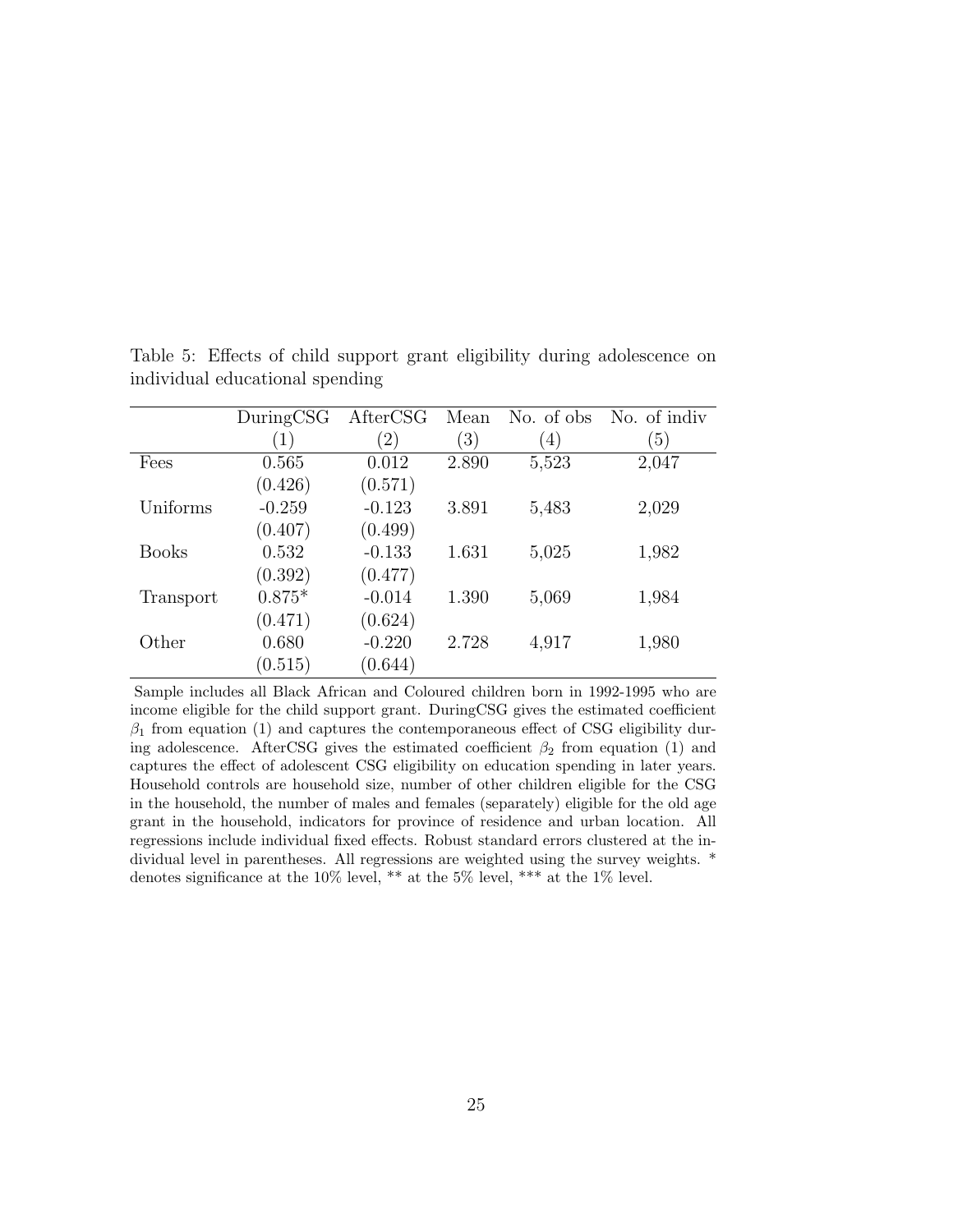This reduced fertility during adolescence may explain the increased educational attainment found for females in Table 3.

#### 6.2 Identification

In this section, I formally test the parallel trends assumption that underlies the difference-in-difference empirical strategy and present placebo regressions that demonstrate that there are no significant effects for cohorts who were unaffected by the policy changes.

#### 6.2.1 Testing the parallel trends assumption

The validity of the difference-in-difference estimation strategy rests on the assumption that the difference between the treatment and control groups in the absence of any intervention is constant over time. I check this assumption using several years of data from another source–the Labour Force Survey (LFS) that was conducted twice yearly from 2000 to 2007 and assembled as part of the Post Apartheid Labour Market Series (Kerr, Lam, and Wittenberg 2017). The LFS contains information on enrollment and years of completed education for the years before the youngest and oldest cohorts enter adolescence when they are eight to twelve years old. Using this data, I estimate the following equation to formally test the parallel trends assumption:

$$
educ_{it} = \alpha + \sum_{a=9}^{12} \beta_a Youngest_i \times Age_{-it} + \gamma Youngest_i + \delta_t + \lambda_a + X'\mu + \epsilon_{it} \tag{3}
$$

where the treatment indicator  $Youngest_i$  is interacted with indicators for each of the pre-adolescent ages from 9 to 12 years old (age 8 is the omitted category). If the parallel trend assumption holds, then the  $\beta_a$  should all be zero. As in equation (1), the  $\delta_t$  are a full set of year dummies and the  $\lambda_a$  are age fixed effects. The vector  $X$  contains the same controls as in equation  $(1)$ except for the urban location indicator which is not available in all waves of the LFS. In addition, X contains a female indicator and the total household earnings.

There is no information on the date of birth but I construct the treatment and control cohorts based on age at the time when the LFS is conducted in February/March and September so that the youngest (treated) cohorts are those born between February/March 1994 and February/March 1996 and the oldest (control) cohorts are those born between September 1991 and September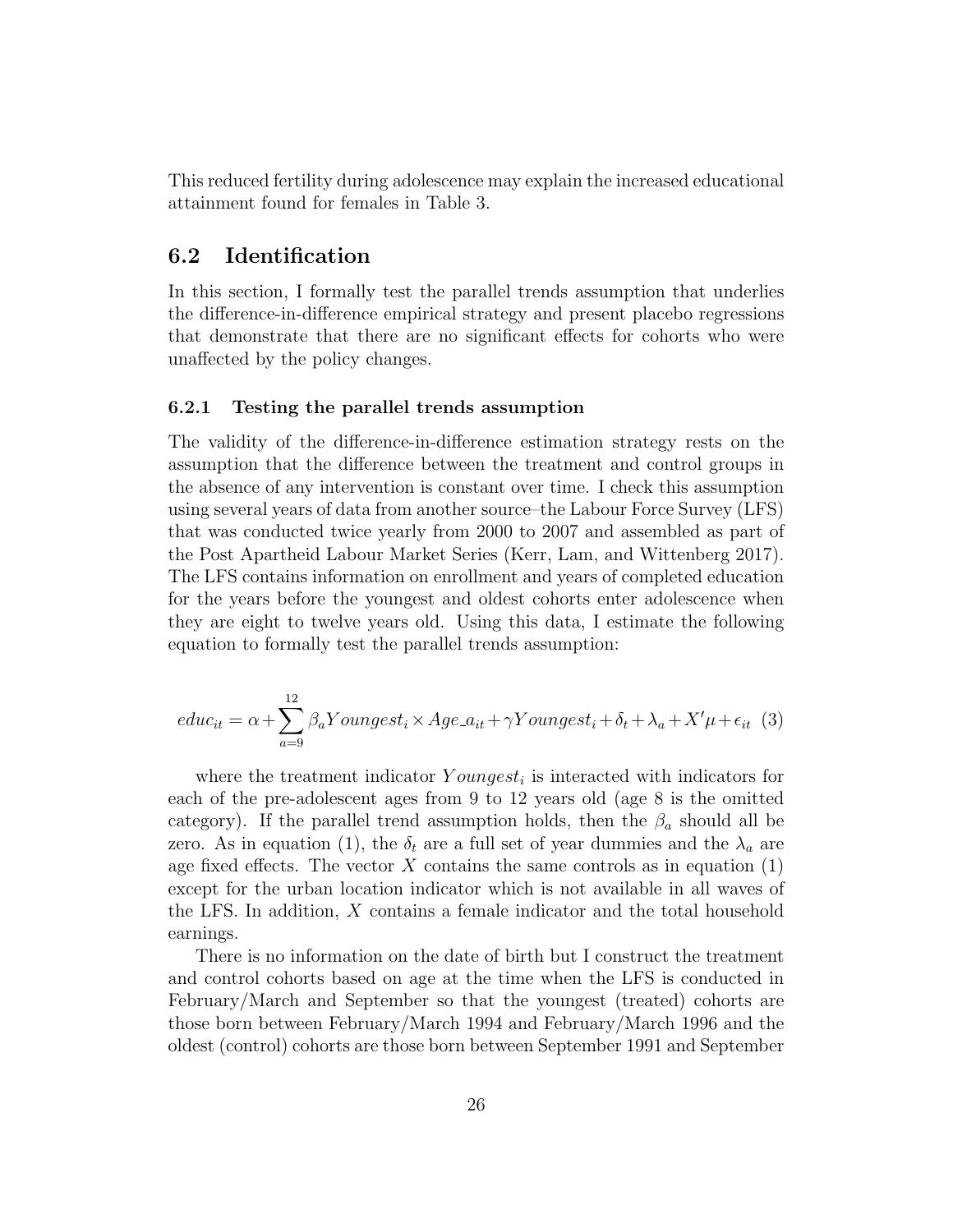1993. This overlaps reasonably well with the cohorts in the main estimation sample where the youngest cohorts are born in 1994 and 1995 and the oldest cohorts in 1992 and 1993.<sup>5</sup> There is no relational information in the LFS so I cannot determine the identity of a child's caregivers for the means test. To overcome this, I restrict the sample to all Black African children since 90% of Black African children in the main estimation sample are income eligible for the child support grant.

Table 6 gives the results from estimating equation (3) on this sample for the two education outcomes–an indicator for current enrollment in column (1) and the years of completed education in column (2). All regressions are weighted using the updated cross entropy weights based on the method developed in Branson and Wittenberg (2014) and standard errors are clustered at the household level throughout. None of the estimated coefficients are statistically significantly different from zero, and the point estimates are generally very close to zero, confirming the existence of parallel trends for the treatment and control groups prior to the treatment period studied in this paper. This provides validation of the difference-in-difference design.

#### 6.2.2 Placebo regressions

In Table 7 I present results for placebo regressions that treat the cohorts born in 1992 and 1993–the control cohorts in the main empirical strategy–as if they experienced CSG eligibility over the years 2009-2012, with the 1990 and 1991 cohorts as the control cohorts. In effect, the placebo regressions assume a different pattern of age eligibility threshold changes than those that actually occurred, so that  $DuringCSG$  is equal to 1 for the 1992 and 1993 cohorts in the 2010-2012 survey years, i.e. when the 1992 cohort are 17-19 years old and the 1993 cohort are 16-19 years old, and  $AfterCSG$  is equal to 1 for these cohorts when they are 20 years old and over. Since there is no actual difference in CSG eligibility over this period between the 1992/93 cohorts and 1990/91 cohorts, the coefficients on  $DuringCSG$  and  $AfterCSG$  should be zero if the identification strategy is valid.

None of the estimated effects in Table 7 are statistically significant providing further support for the identification strategy used in this paper. More-

<sup>5</sup>The General Household Survey (GHS) is the other household survey available from 2002 and, like the Labour Force Survey, it does not contain information on the date of birth. However, since the GHS was conducted in July of each year it is not possible to construct treatment and control cohorts that correspond as well to those used in the main estimation sample. For example, the treatment cohort could be constructed as those born between July 1994 and July 1996 but this excludes all those born in the first half of 1994 and includes all those born in the first half of 1996.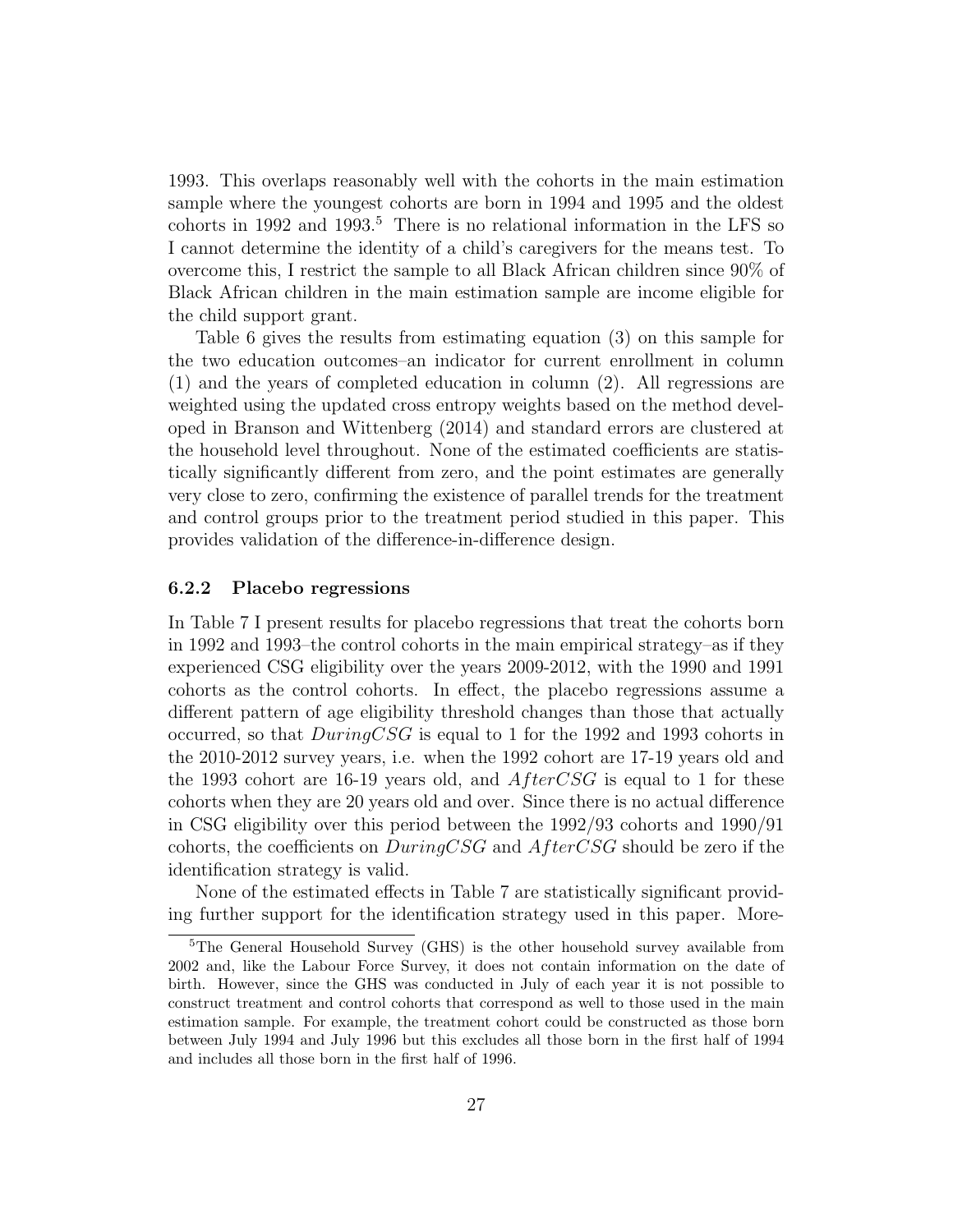|                     | Enrolled | Years completed   |
|---------------------|----------|-------------------|
|                     | (1)      | $\left( 2\right)$ |
| Youngest XAge9      | 0.001    | $-0.003$          |
|                     | (0.008)  | (0.053)           |
| Youngest XAge10     | 0.010    | 0.056             |
|                     | (0.010)  | (0.077)           |
| YoungestXAge11      | 0.006    | 0.002             |
|                     | (0.011)  | (0.094)           |
| YoungestXAge12      | 0.004    | $-0.136$          |
|                     | (0.013)  | (0.103)           |
|                     |          |                   |
| Mean of dep var     | 0.977    | 2.959             |
| No. of observations | 58,542   | 60,287            |

Table 6: Test of the parallel trend assumption using an earlier dataset

Sample includes all Black African children born in September 1991 to September 1993 and February/March 1994 to February/March 1996. The coefficient estimates are of the  $\tau_a$  in equation (3). All regressions contain controls for gender, household earnings, household size, number of other children eligible for the CSG in the household, the number of males and females (separately) eligible for the old age grant in the household and indicators for province of residence. Robust standard errors clustered at the household level in parentheses. All regressions are weighted using the updated cross entropy weights. \* denotes significance at the 10% level, \*\* at the 5% level, \*\*\* at the 1% level.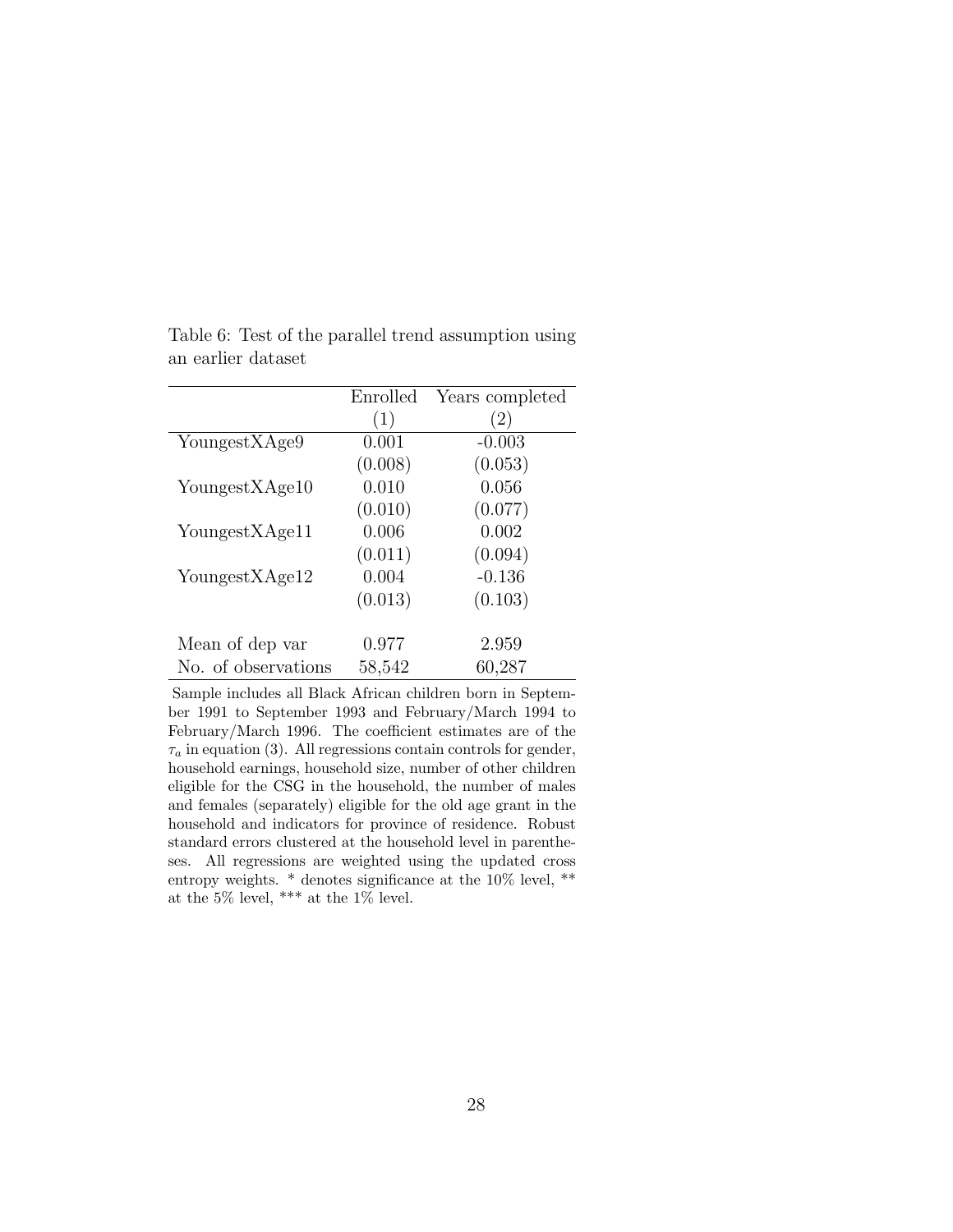|                    | Enrolled |          |          | Years completed  |
|--------------------|----------|----------|----------|------------------|
|                    | (1)      | (2)      | (3)      | $\left(4\right)$ |
| DuringCSG          | 0.022    | 0.024    | $-0.116$ | $-0.111$         |
|                    | (0.055)  | (0.055)  | (0.135)  | (0.135)          |
| AfterCSG           | $-0.057$ | $-0.062$ | 0.052    | 0.067            |
|                    | (0.042)  | (0.041)  | (0.194)  | (0.192)          |
| Household controls | N        | Y        | N        | Y                |
| Mean of dep var    | 0.560    | 0.560    | 9.712    | 9.712            |
| Observations       | 9,917    | 9,917    | 10,028   | 10,028           |
| No. of individuals | 2,054    | 2,054    | 2,054    | 2,054            |

Table 7: Placebo regressions

Sample includes all Black African and Coloured children born in 1990- 1993 who are income eligible for the child support grant. DuringCSG gives the estimated coefficient  $\beta_1$  from equation (1) and captures the contemporaneous effect of placebo CSG eligibility. AfterCSG gives the estimated coefficient  $\beta_2$  from equation (1) and captures the effect of placebo CSG eligibility on education outcomes in later years. Household controls in columns (2) and (4) are household size, number of other children eligible for the CSG in the household, the number of males and females (separately) eligible for the old age grant in the household, indicators for province of residence and urban location. All regressions include individual fixed effects. Robust standard errors clustered at the individual level in parentheses. All regressions are weighted using the survey weights. \* denotes significance at the  $10\%$  level, \*\* at the 5% level, \*\*\* at the 1% level.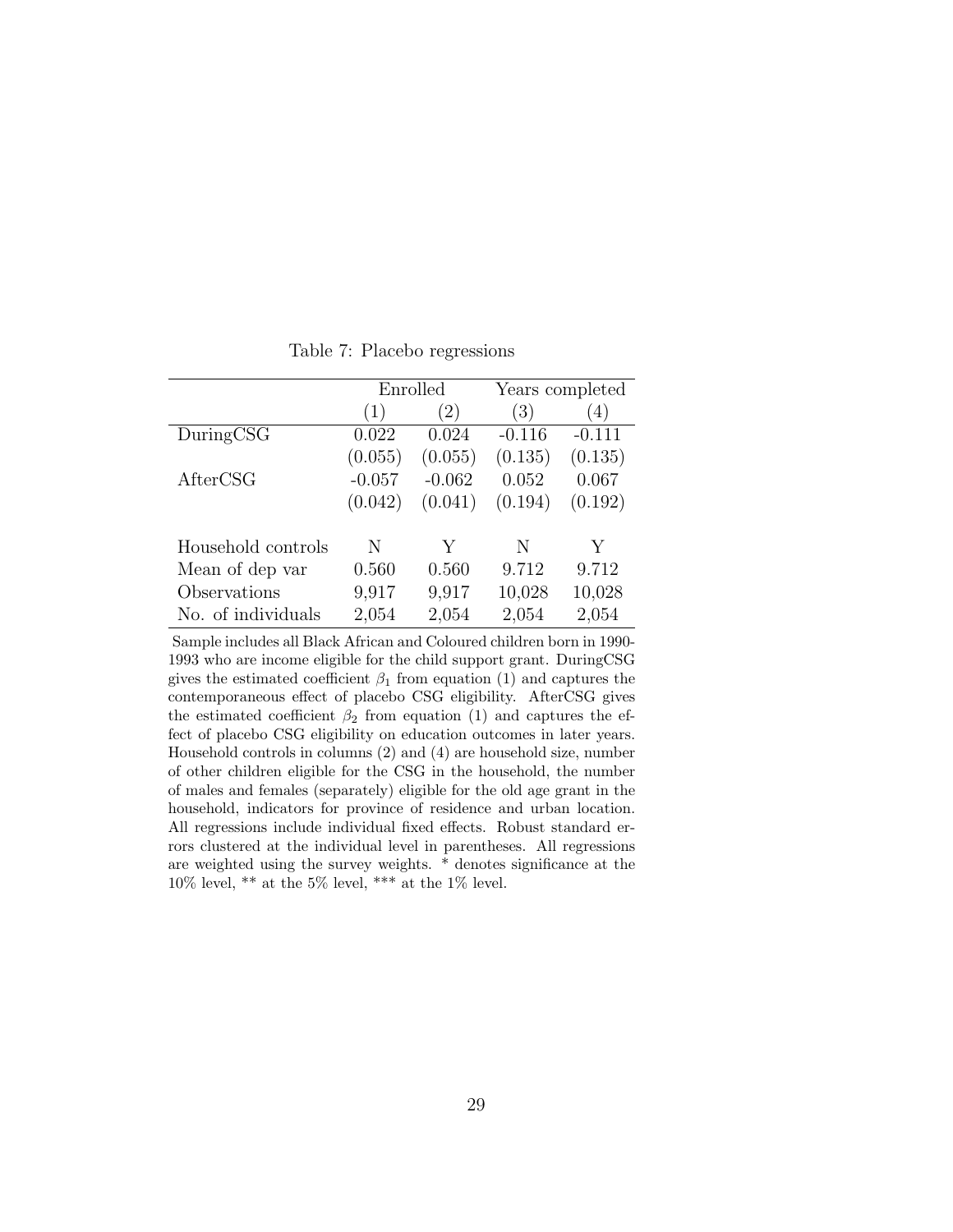over, the magnitudes of the estimated coefficients in the placebo regressions are generally much smaller than the estimated effects in Table 2. These results indicate that the adolescent CSG eligibility variables are not picking up on any other changes occurring over this period, but do identify the effects of adolescent CSG eligibility on contemporaneous and longer-term education outcomes.

# 7 Conclusions

It is often suggested that conditional cash transfers are preferred to unconditional ones, especially in developing countries (Orazem and King 2007). However, the results in this paper do not support this suggestion. Eligibility for the unconditional child support grant during adolescence increases contemporaneous educational attainment and enrollment during young adulthood, with evidence of additional increased educational attainment in young adulthood as well. There is further evidence that the transfer positively influenced education outcomes for groups that might be most vulnerable to dropout and grade repetition: The effects on education attainment are largest for females, those living in rural areas, and those who score in the lowest quintile of a numeracy test at baseline. There is some evidence that the increased educational attainment translates into increased learning, measured by performance on a numeracy question, especially among rural individuals.

The improvements in education outcomes from increased adolescent CSG eligibility are larger than those estimated from eligibility earlier in life by Case, Hosegood, and Lund (2005) and Heinrich, Hoddinott, Samson, et al. (2012), and similar to those estimated for the old age grant by Edmonds (2006) despite the fact that the monthly Rand amount of the child support grant is a quarter that of the old age grant.

Economists often cite reduced employment as one of the greatest concerns with unconditional cash transfers. However, I do not find that the parents of adolescents with CSG eligibility reduce their employment and the results are suggestive that fathers' employment may even increase. This is consistent with Ardington, Case, and Hosegood (2009) who show that the old age pension significantly increases the employment of adults in the household. It is likely that the observed increases in enrollment during young adulthood would show up as decreased labour force participation for CSG eligible cohorts over these years, but it may well lead to increased employment in later years. The long term impacts of the child support grant on employment and income have not yet been studied.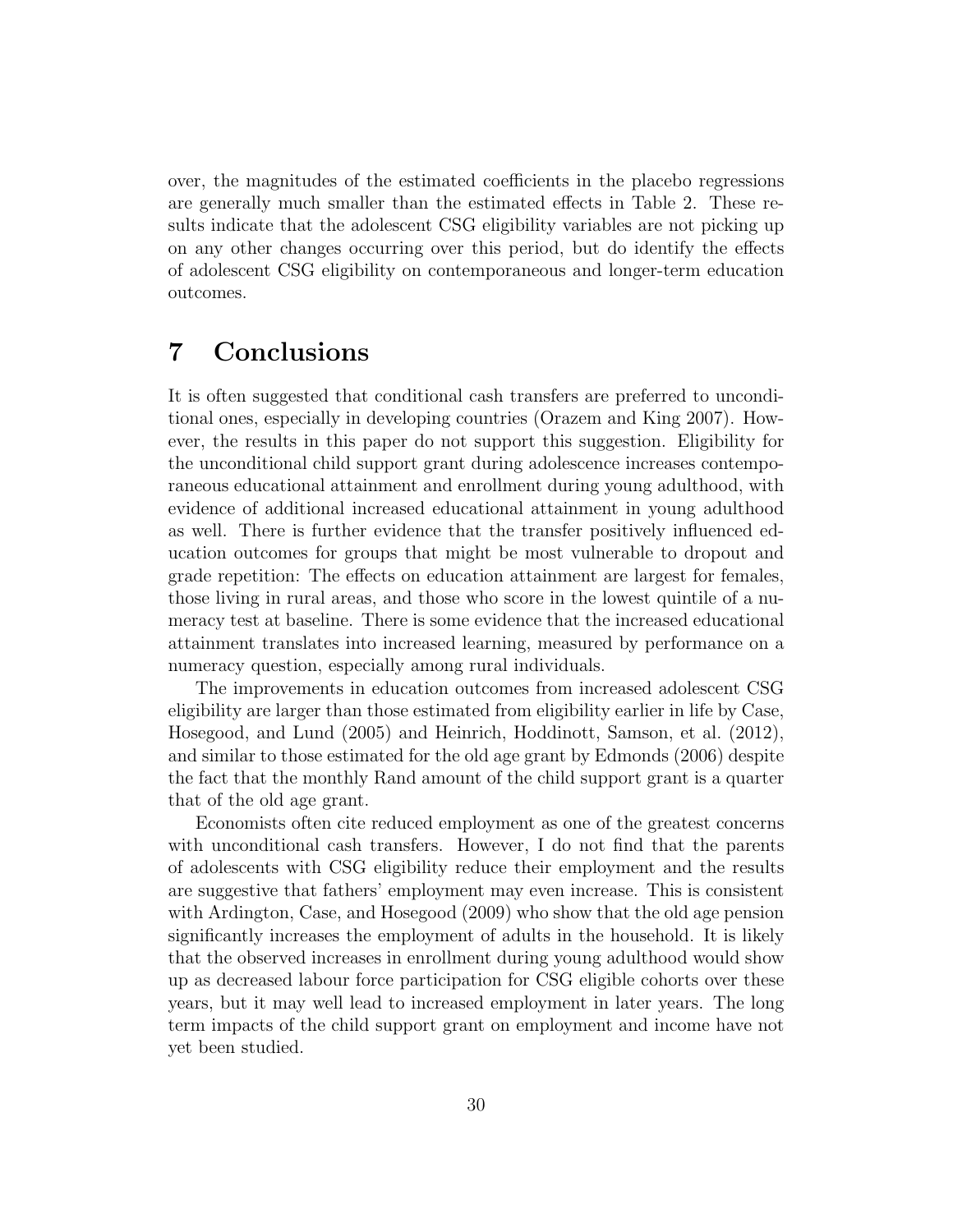This paper provides evidence in support of unconditional cash transfers. Even though the child support grant is neither conditioned on any education outcomes nor 'labeled' for education spending, it has a significant impact on education outcomes during adolescence and young adulthood that are very similar in magnitude to the effects for Mexico's conditional transfer program, Progresa, estimated by Behrman, Parker, and Todd (2011). Further, there is some evidence that the grant is actually channelled toward increased educational expenditures for the intended beneficiary. Since conditional cash transfer programs have a larger administrative and monitoring burden than unconditional cash transfers, the results in this paper suggest that policymakers might do better by implementing unconditional cash transfer programs instead.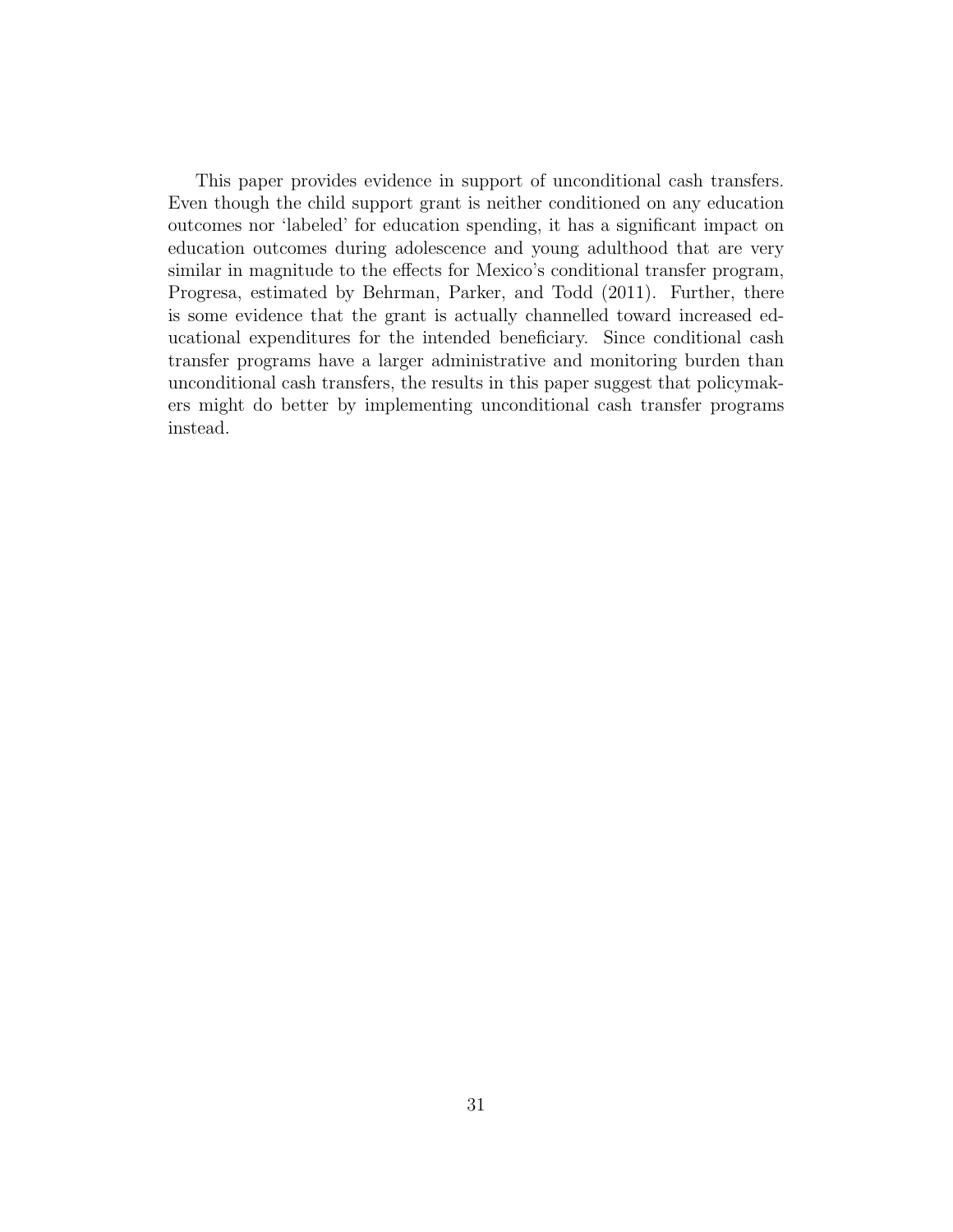### References

- Akee, Randall KQ, William E Copeland, Gordon Keeler, Adrian Angold, and E Jane Costello (2010). "Parents' incomes and children's outcomes: a quasiexperiment using transfer payments from casino profits". In: American Economic Journal: Applied Economics, pp. 86–115.
- Anderson, Kermyt G, Anne Case, and David Lam (2001). "Causes and consequences of schooling outcomes in South Africa: Evidence from survey data". In: Social dynamics 27.1, pp. 37–59.
- Ardington, Cally, Anne Case, and Victoria Hosegood (2009). "Labor supply responses to large social transfers: Longitudinal evidence from South Africa". In: American Economic Journal: Applied Economics 1.1, pp. 22–48.
- Baird, Sarah, Francisco HG Ferreira, Berk Ozler, and Michael Woolcock (2014). ¨ "Conditional, unconditional and everything in between: a systematic review of the effects of cash transfer programmes on schooling outcomes". In: Journal of Development Effectiveness 6.1, pp. 1–43.
- Baird, Sarah, Craig McIntosh, and Berk Ozler (2011). "Cash or condition? Evidence from a cash transfer experiment". In: The Quarterly Journal of Economics 126.4, pp. 1709–1753.
- Behrman, Jere R, Susan W Parker, and Petra E Todd (2009). "Schooling impacts of conditional cash transfers on young children: Evidence from Mexico". In: Economic Development and Cultural Change 57.3, pp. 439– 477.
- (2011). "Do conditional cash transfers for schooling generate lasting benefits? A five-year followup of PROGRESA/Oportunidades". In: Journal of Human Resources 46.1, pp. 93–122.
- Benhassine, Najy, Florencia Devoto, Esther Duflo, Pascaline Dupas, and Victor Pouliquen (2015). "Turning a shove into a nudge? A "labeled cash transfer" for education". In: American Economic Journal: Economic Pol $icy 7.3, pp. 86-125.$
- Bertrand, Marianne, Esther Duflo, and Sendhil Mullainathan (2004). "How much should we trust differences-in-differences estimates?" In: The Quarterly Journal of Economics 119.1, pp. 249–275.
- Borkum, Evan (2012). "Can eliminating school fees in poor districts boost enrollment? Evidence from South Africa". In: Economic Development and Cultural Change 60.2, pp. 359–398.
- Branson, Nicola, Clare Hofmeyr, and David Lam (2014). "Progress through school and the determinants of school dropout in South Africa". In: Development Southern Africa 31.1, pp. 106–126.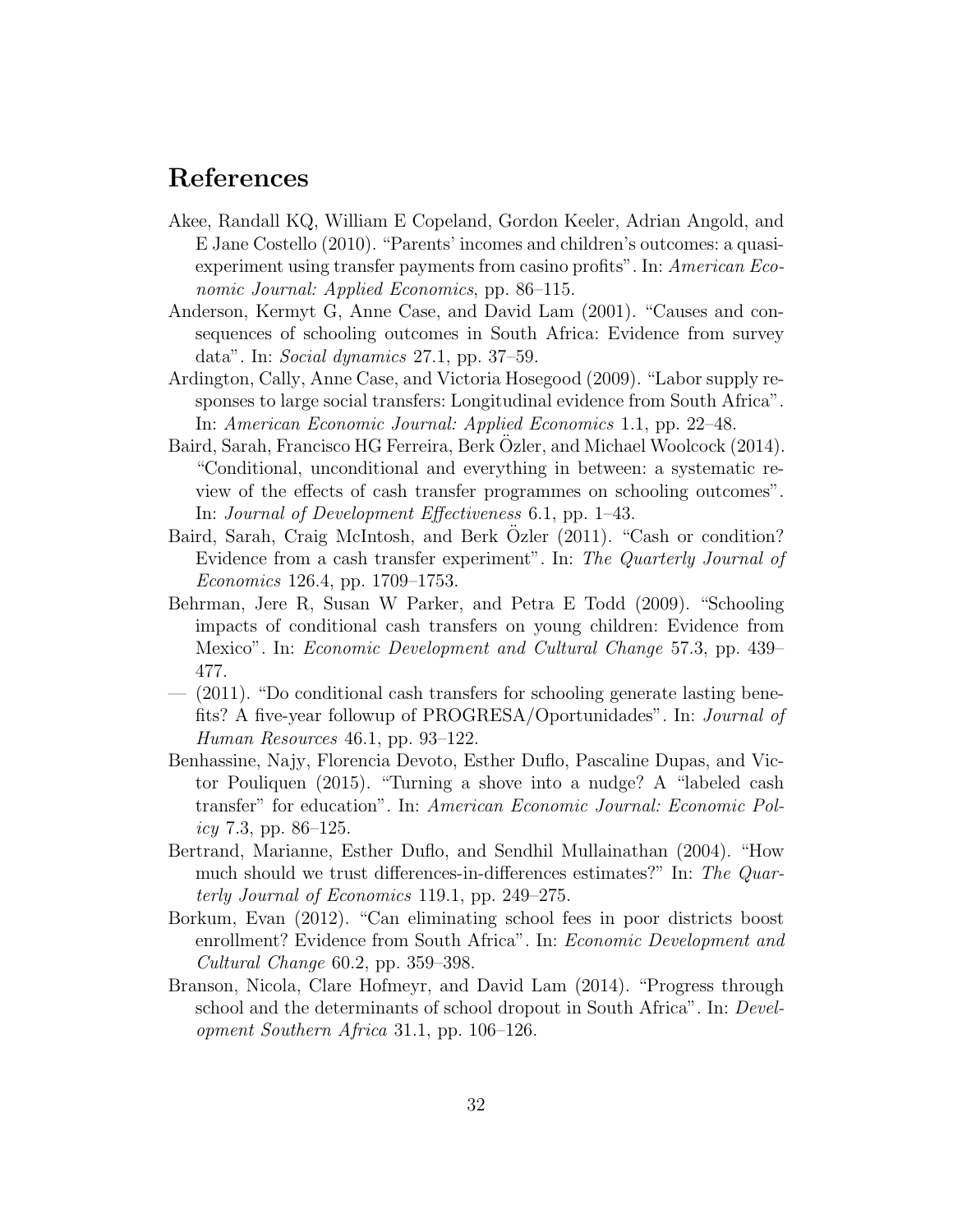- Branson, Nicola and Martin Wittenberg (2014). "Reweighting South African National Household Survey Data to Create a Consistent Series Over Time: A Cross-Entropy Estimation Approach". In: South African Journal of Economics 82.1, pp. 19–38.
- Case, Anne, Victoria Hosegood, and Frances Lund (2005). "The reach and impact of Child Support Grants: Evidence from KwaZulu-Natal". In: Development Southern Africa 22.4, pp. 467–482.
- Coetzee, Marisa (2013). "Finding the benefits: Estimating the impact of the South African child support grant". In: South African Journal of Economics 81.3, pp. 427–450.
- Currie, Janet (2009). "Healthy, Wealthy, and Wise: Socioeconomic Status, Poor Health in Childhood, and Human Capital Development". In: Journal of Economic Literature 47.1, pp. 87–122.
- Delany, Aislinn, Zenobia Ismail, Lauren Graham, and Yuri Ramkissoon (2008). Review of the Child Support Grant: Uses, Implementation and Obstacles. Tech. rep. United Nations Children's Fund.
- Duflo, Esther (2003). "Grandmothers and Granddaughters: Old-Age Pensions and Intrahousehold Allocation in South Africa". In: The World Bank Economic Review 17.1, pp. 1–25.
- Edmonds, Eric V (2006). "Child labor and schooling responses to anticipated income in South Africa". In: Journal of Development Economics 81.2, pp. 386–414.
- Eyal, Katherine and Justine Burns (2019). "The parent trap: Cash transfers and the intergenerational transmission of depressive symptoms in South Africa". In: World Development 117, pp. 211–229.
- García, Sandra and Juan Saavedra (2017). Educational Impacts and Cost-Effectiveness of Conditional Cash Transfer Programs in Developing Countries: A Meta-Analysis. Working Paper 23594. National Bureau of Economic Research.
- Glewwe, Paul and Karthik Muralidharan (2016). "Improving education outcomes in developing countries: Evidence, knowledge gaps, and policy implications". In: Handbook of the Economics of Education. Vol. 5. Elsevier, pp. 653–743.
- Heinrich, Carolyn, John Hoddinott, and Michael Samson (2017). "Reducing adolescent risky behaviors in a high-risk context: the effects of unconditional cash transfers in South Africa". In: Economic Development and Cultural Change 65.4, pp. 619–652.
- Heinrich, Carolyn, John Hoddinott, Michael Samson, Kenneth Mac Quene, Ingrid van Niekerk, and Bryant Renaud (2012). The South African Child